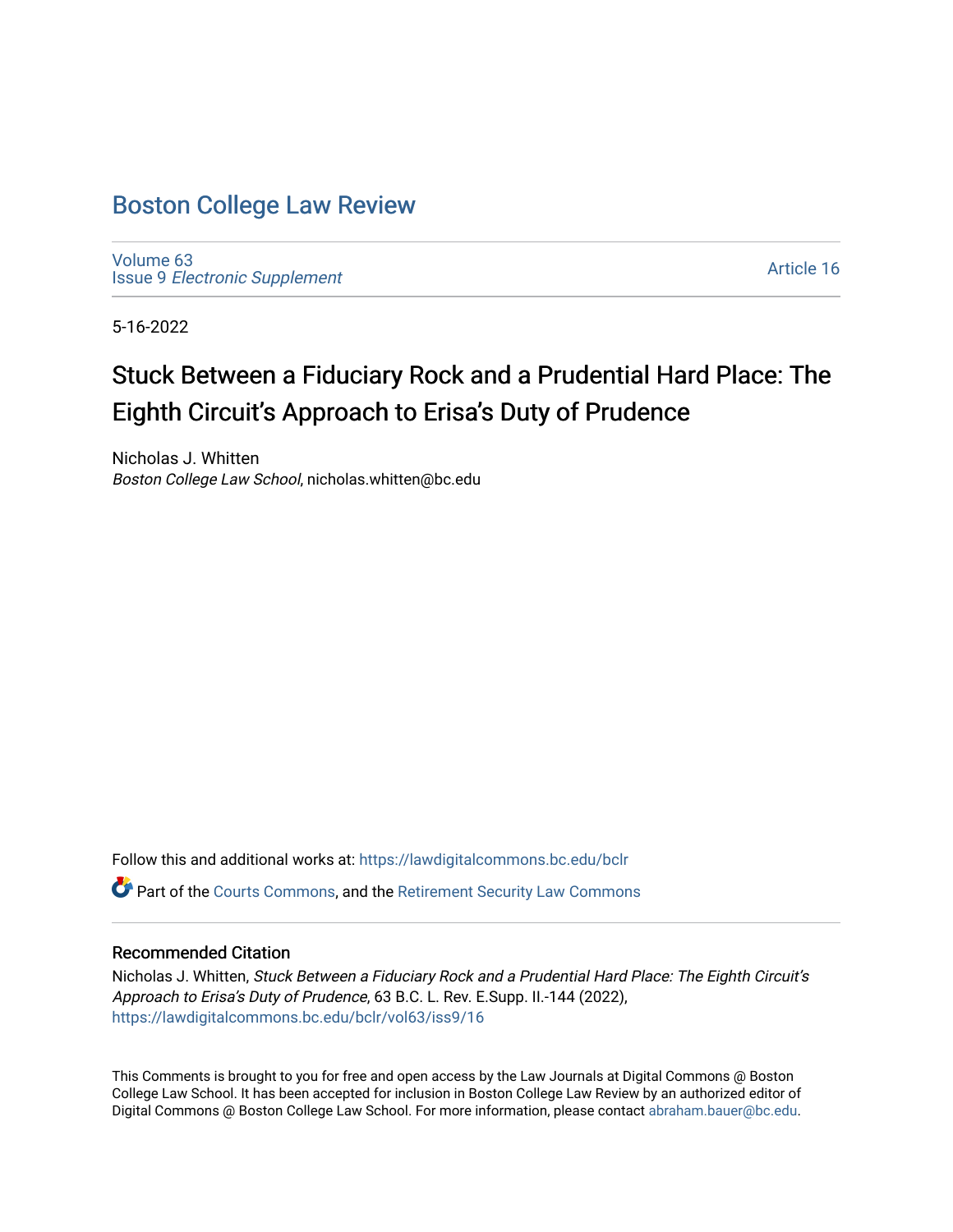## **STUCK BETWEEN A FIDUCIARY ROCK AND A PRUDENTIAL HARD PLACE: THE EIGHTH CIRCUIT'S APPROACH TO ERISA'S DUTY OF PRUDENCE**

**Abstract:** On July 27, 2020, in *Allen v. Wells Fargo & Co.*, the U.S. Court of Appeals for the Eighth Circuit held that plaintiffs who bring an imprudence claim under the Employment Retirement Income Security Act against a fiduciary of an employee stock ownership plan (ESOP) alleging that the fiduciary failed to act on negative inside information do not meet their pleading burden. In doing so, the Eighth Circuit agreed with three other federal circuit courts that an imprudence claim predicated on an ESOP fiduciary's failure to disclose negative information is insufficient to survive a motion to dismiss. Only the Second Circuit has held that plaintiffs can survive a motion to dismiss when offering early disclosure as a possible alternative action the fiduciary could have taken. This Comment argues that the Eighth Circuit's holding is correct because it best protects ESOP plan managers and takes account of ESOP's unique structure.

#### <span id="page-1-0"></span>**INTRODUCTION**

For many Americans, retirement is the culmination of the American dream.[1](#page-1-1) Millions of American workers participate in employer-supported re-tirement plans to secure that dream.<sup>[2](#page-1-2)</sup> Many of those workers, participate in these plans through employer-supported  $401(k)s<sup>3</sup>$  $401(k)s<sup>3</sup>$  $401(k)s<sup>3</sup>$  Because so many Americans depend on their 401(k) plans, federal law imposes several duties on plan man-

<span id="page-1-1"></span> <sup>1</sup> *See* Kara M. Stein, Comm'r, U.S. Sec. & Exch. Comm'n, Remarks at the Brookings Institution: The New American Dream: Retirement Security (Oct. 16, 2018), https://www.sec.gov/news/speech/ speech-stein-101618 (noting that everyone shares the dream to retire).

<span id="page-1-2"></span><sup>2</sup> *See* EMP. BENEFITS SEC. ADMIN., U.S. DEP'T OF LAB., PRIVATE PENSION PLAN BULLETIN HISTORICAL TABLES AND GRAPHS, 1975–2018, at 9 (2021), https://www.dol.gov/sites/dolgov/files/ ebsa/researchers/statistics/retirement-bulletins/private-pension-plan-bulletin-historical-tables-andgraphs.pdf (providing the total number of active participants in pension plans in the United States in 2018). In 2018, there were over ninety-one million active participants in employer pension plans. *Id.* A pension plan is a retirement plan sponsored by an employer or employee association. *Retirement Plans Benefits and Savings*, U.S. DEP'T OF LAB., https://www.dol.gov/general/topic/retirement#:~: text=Pension%20plans,of%20covered%20employment%20or%20beyond.

<span id="page-1-3"></span><sup>3</sup> *See* EMP.BENEFITS SEC. ADMIN., *supra* not[e 2,](#page-1-0) at 25 (noting that in 2018 more than 70,000,000 people actively participated in a  $401(k)$  program). A  $401(k)$  is a retirement plan in which employees can choose to invest a portion of their earnings into mutual funds. Miranda Marquit & Benjamin Curry, *Retirement Basics: What Is a 401(k) Plan?*, FORBES ADVISOR (Mar. 21, 2021), https://www. forbes.com/advisor/retirement/what-is-401k/. Employers often match those contributions up to a designated level. *Id.*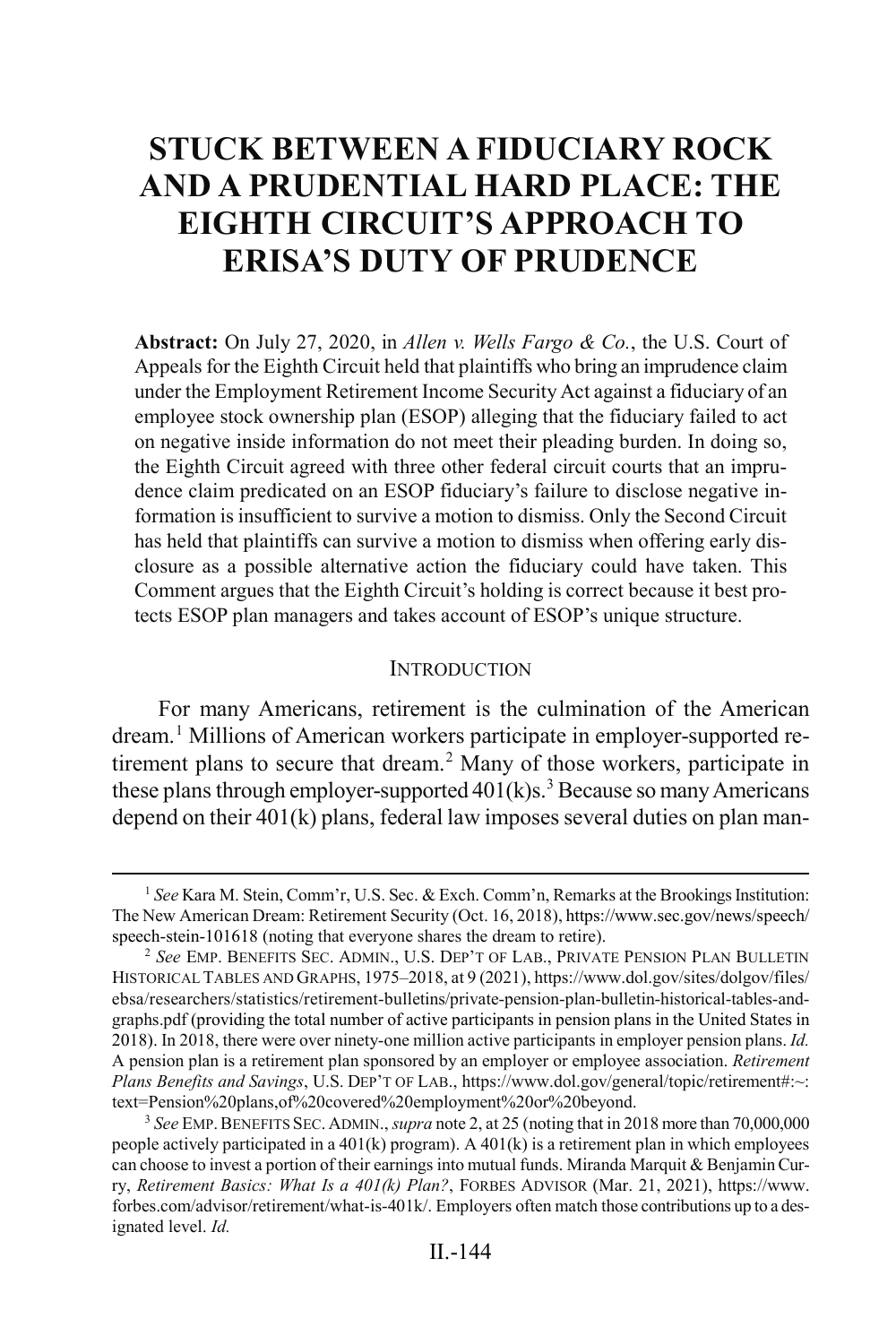agers.[4](#page-2-1) When these plans incur losses, participants frequently sue plan managers.[5](#page-2-2) In 2016, Wells Fargo employees did just that after the company's stock price declined and their retirement plans suffered losses following the revelation by federal authorities that the bank had illegally opened up millions of fraudulent accounts. for its customers.[6](#page-2-3)

Part I of this Comment discusses the Employment Retirement Income Security Act (ERISA), including the duties it imposes on plan managers, the pleading standard for imprudence claims, and the factual and procedural history of the U.S. Court of Appeals for the Eighth Circuit's 2020 decision in *Allen v. Wells Fargo & Co*. [7](#page-2-4) Part II describes the approaches of the U.S. Courts of Appeals for the Second, Fifth, Seventh, Eighth, and Ninth Circuit Court of Appeals.[8](#page-2-5) Finally, Part III argues that the Eighth Circuit's approach is correct because it recognizes that the U.S. Supreme Court's pleading standard for imprudence claims places an appropriately heavy burden on plaintiffs.<sup>9</sup>

#### <span id="page-2-0"></span>*I.* THE LEGAL, FACTUAL, AND PROCEDURAL BACKGROUND OF *ALLEN V. WELLS FARGO & CO.*

In 2020, in *Allen v. Wells Fargo & Co.*, the U.S. Court of Appeals for the Eighth Circuit joined a majority of federal circuit courts in holding that plaintiffs fail to meet the pleading standard for a violation of the duty of prudence claim where they allege that an employee stock ownership plan (ESOP) man-ager failed to act on inside information.<sup>[10](#page-2-7)</sup> Section A of this Part discusses the

<span id="page-2-1"></span> <sup>4</sup> *See* Monique Morrissey, *The State of American Retirement: How 401(k)s Have Failed Most American Workers*, ECON. POL'Y INST. (Mar. 3, 2016) https://www.epi.org/publication/retirement-inamerica/ (observing that many Americans rely on 401(k)s to finance their retirement); 29 U.S.C. § 1104 (imposing certain duties on retirement plan managers).

<span id="page-2-2"></span><sup>5</sup> *See* Whitley v. BP, P.L.C., 838 F.3d 523, 526 (5th Cir. 2016) (stating that when an employer's stock price falls, employees invested in an employee stock ownership program (ESOP), a type of  $401(k)$ , are often sued in lawsuits known as "stock-drop" suits). An ESOP is a  $401(k)$  designed to invest heavily in the employing company's stock. *See* Fifth Third Bancorp v. Dudenhoeffer, 573 U.S. 409, 412 (2014)(describing an ESOP as an employee retirement plan that invests significantly in an employer's stock).

<span id="page-2-4"></span><span id="page-2-3"></span><sup>6</sup> *See* Allen v. Wells Fargo & Co., 967 F.3d 767, 770–71 (8th Cir. 2020) (discussing the events leading up to the employees' lawsuit against Wells Fargo).

<sup>7</sup> *See infra* note[s 10](#page-2-0)[–39](#page-7-0) and accompanying text.

<sup>8</sup> *See infra* note[s 40](#page-8-0)[–73](#page-12-0) and accompanying text.

<sup>9</sup> *See infra* note[s 74](#page-13-0)[–87](#page-15-0) and accompanying text.

<span id="page-2-7"></span><span id="page-2-6"></span><span id="page-2-5"></span><sup>10</sup> *Allen*, 967 F.3d at 775. Several other circuit courts have reached the same conclusion. *See, e.g.*, Laffen v. Hewlett-Packard Co., 721 F. App'x 642, 644 (9th Cir. 2018) (holding that plaintiff's had failed to propose valid alternative actions to survive a motion to dismiss by alleging a plan manager could publicly disclose negative information); Martone v. Robb, 902 F.3d 519, 529 (5th Cir. 2018) (same); Saumer v. Cliffs Nat. Res., Inc., 853 F.3d 855, 864 (6th Cir. 2017) (same); *Whitley*, 838 F.3d at 529 (5th Cir. 2016) (same). *But see* Jander v. Ret. Plans Comm. of IBM, 910 F.3d 620, 631 (2d Cir. 2018), *vacated and remanded*, 140 S. Ct. 592, 595 (2020) (per curiam), *reinstated*, 962 F.3d 85, 86 (2d Cir. 2020) (holding that the plaintiff stated a sufficient claim for breach of the duty of prudence by alleging the fiduciary failed to promptly disclose information that could affect the stock's value). A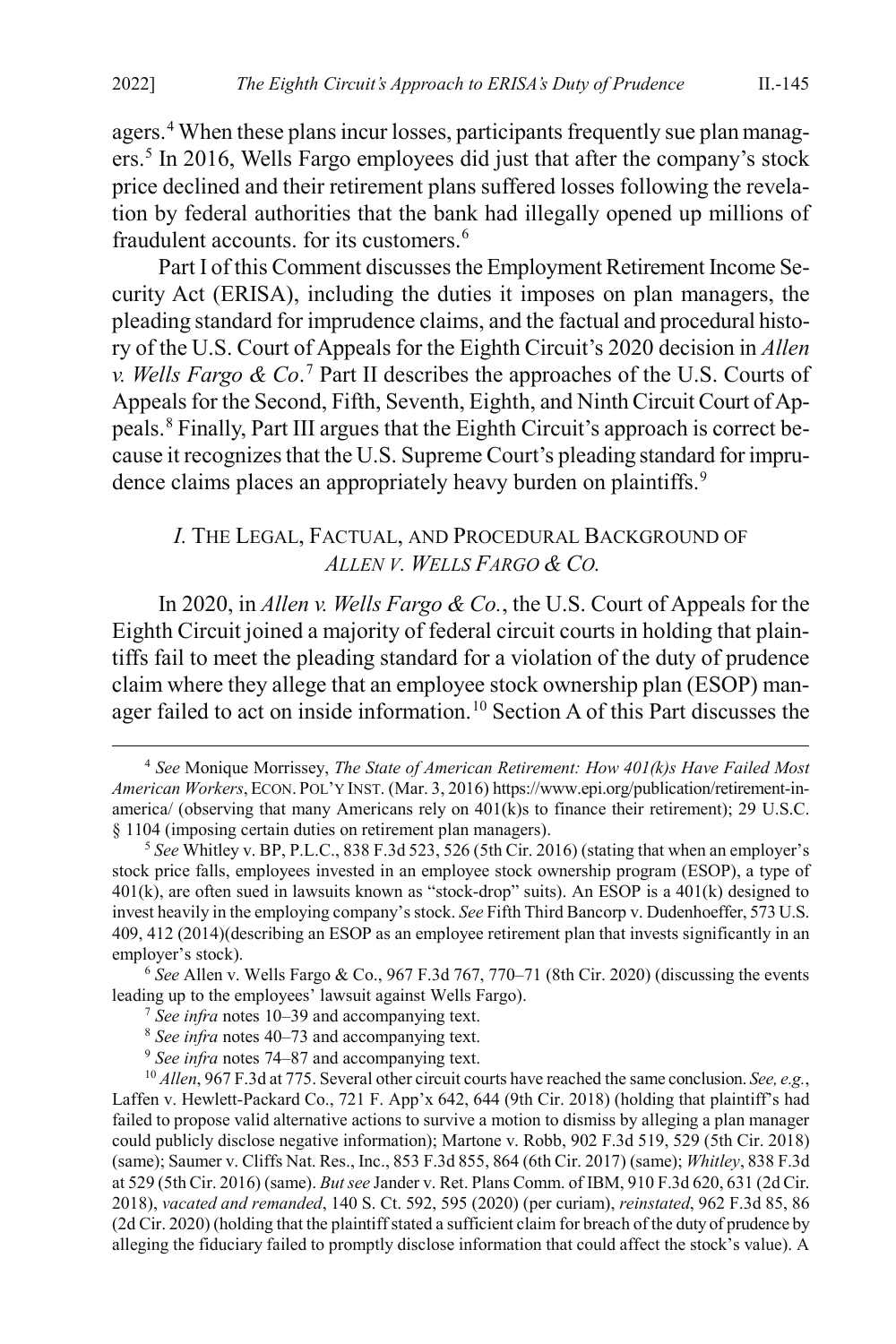Employee Retirement Income Security Act of 1974 (ERISA) and the duties that it imposes on retirement plan managers, as well as the pleading standard for a a breach of the duty of prudence claim.<sup>[11](#page-3-1)</sup> Section B of this Part discusses the factual and procedural history of *Allen*. [12](#page-3-2)

#### <span id="page-3-0"></span>*A. ERISA and the* Dudenhoeffer *Pleading Standard*

ERISA protects employees who maintain retirement benefit plans through their employer.[13](#page-3-3) To protect plan participants, ERISA imposes fiduciary duties on plan managers.[14](#page-3-4) Section 1104 of the Act lists the fiduciary duties imposed on employee benefit plan managers, including the duty to act prudently in the administration of an employee benefit plan.[15](#page-3-5) A fiduciary who breaches the duty of prudence faces potential liability.[16](#page-3-6)

ERISA regulates several types of employee benefit plans, including ESOPs.[17](#page-3-7) An ESOP is an employee benefit plan that invests heavily in the em-

<span id="page-3-3"></span><span id="page-3-2"></span><sup>13</sup> *See* 29 U.S.C. § 1001(c) (stating ERISA's purpose). Congress enacted ERISA in response to the increase in employee benefit plans in the years leading up to 1974. *See id.* § 1001(a) (noting that the number of employee benefit plans had grown substantially in the preceding years). Congress determined that such plans and their respective benefits were financially at risk unless it established certain minimum standards. *Id.* The desire to establish and maintain minimum standards culminated in several new regulations of employee benefit plans. *See*, *e.g.*, § 1021 (requiring employee benefit plan administrators to make certain disclosures and reports); § 1082 (establishing "minimum funding standards" for benefit plans); § 1131 (instituting criminal penalties for ERISA violations). These provisions apply to all employee benefit plans as long as they were created or are maintained by the employer or a group representing employees. § 1003(a).

<span id="page-3-4"></span><sup>14</sup> *See* § 1102(a)(1) (requiring that every benefit plan be managed by a fiduciary); § 1104 (identifying the duties required of a plan fiduciary). ERISA requires that every employee benefit plan have a written document that identifies the individual or individuals who will serve as "named fiduciaries" tasked with managing the plan.  $\S$  1102(a)(1). Under ERISA, a fiduciary is anyone who (1) has discretion over the operation of the benefits plan; (2) advises on the plan's investments; or (3) exercises discretion in managing the plan. § 1002(21)(A). ERISA also permits a plan's named fiduciaries to select another person to serve as an "investment manager" for the plan. § 1102(c)(3); *see* § 1002(38) (defining an "investment manager" as any fiduciary authorized to buy or sell plan assets or advise the plan). A plan participant under ERISA is any employee that engages in or could engage with the benefit plan. § 1002(7).

<span id="page-3-5"></span><sup>15</sup> § 1104(a)(1)(B) (requiring that a fiduciary act with the same "care, skill, prudence, and diligence" as a prudent person in the same situation).

<span id="page-3-6"></span><sup>16</sup> § 1109(a) (imposing liability for breach of a fiduciary duty); § 1132(a)(1) (granting plan participants and beneficiaries the right to bring a civil action).

<span id="page-3-7"></span><sup>17</sup> *See* § 1003(a) (stating that ERISA covers any plan created or operated by an employer); § 1107(d)(3)(A) (defining an "eligible individual account plan" to include ESOPs). ERISA covers a large portion of employer provided retirement benefit plans including 401(k)s and employee pension plans. Ebony Howard, *Which Retirement Accounts Does ERISA Cover?*, INVESTOPEDIA, (Jan. 10, 2021) https://www.investopedia.com/ask/answers/09/erisa-coverage.asp. Under ERISA, an employee pension plan includes any employer-created program created that provides funding for employee

<span id="page-3-1"></span>fiduciary is someone tasked with managing another's property subject to a high standard of care. *Fiduciary*, BLACK'S LAW DICTIONARY (11th ed. 2019).

<sup>11</sup> *See infra* notes [13–](#page-3-0)[26](#page-5-0) and accompanying text.

<sup>12</sup> *See infra* notes [27–](#page-6-0)[39](#page-7-0) and accompanying text.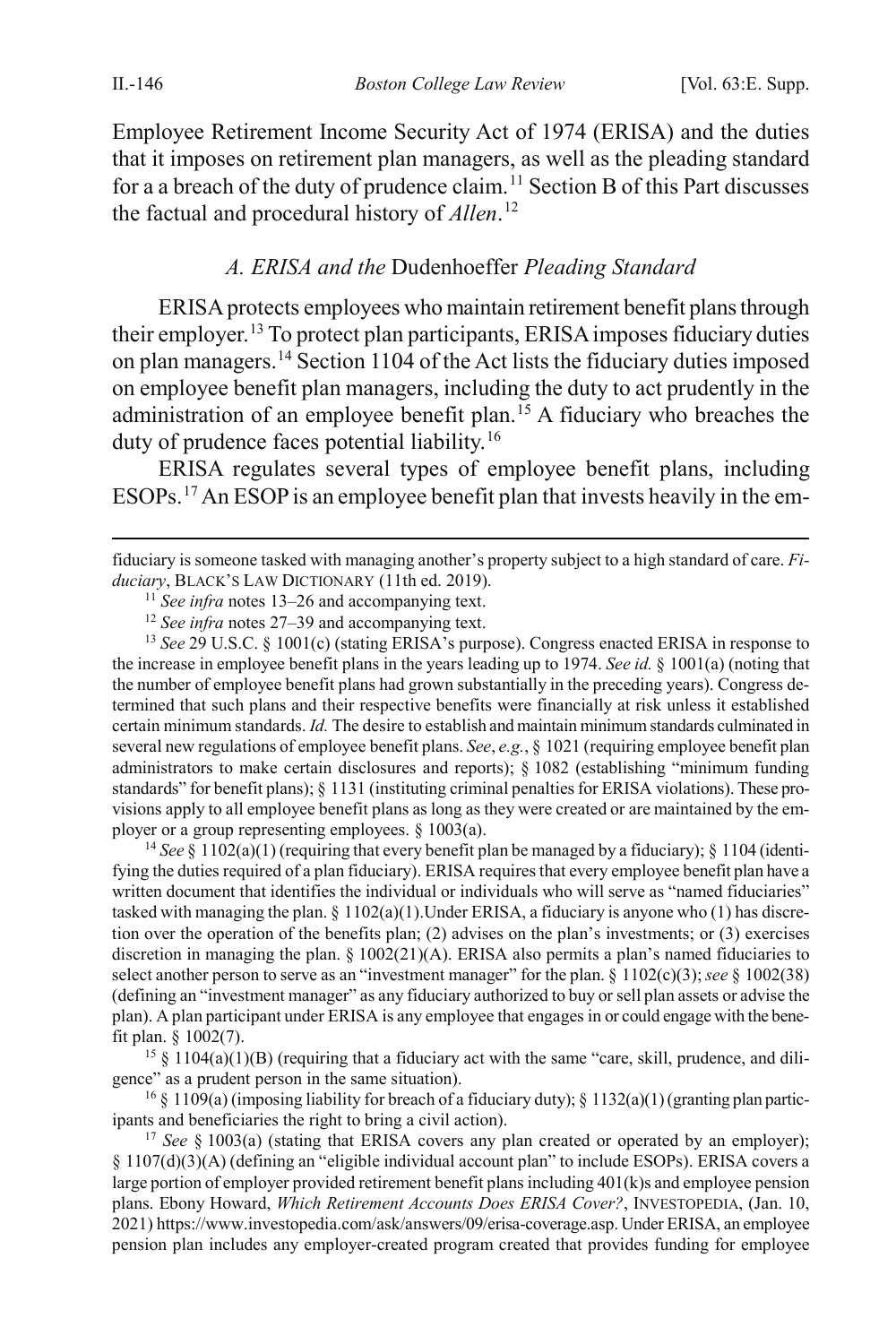<span id="page-4-7"></span>ployer's stock.[18](#page-4-0) Although most ERISA-protected plans require the prudent fiduciary to diversify the plan's investments to minimize risk, ESOP plans are exempt from this diversification requirement.<sup>[19](#page-4-1)</sup> That statutory exemption led a number of circuit courts to presume that ESOP fiduciaries acted prudently where they invested solely in the employer's stock.<sup>[20](#page-4-2)</sup> Such a presumption of prudence makes it difficult for plaintiffs bringing imprudence claims to survive a motion to dismiss.<sup>[21](#page-4-3)</sup>

In 2014, in *Fifth Third Bancorp v. Dudenhoeffer*, the U.S. Supreme Court considered whether ERISA contained a presumption of prudence for ESOP fiduciaries.[22](#page-4-4) The Court held ERISA does not establish a presumption of prudence simply because a plan is an ESOP.<sup>23</sup> Instead, it established a detailed analysis for

<span id="page-4-2"></span><span id="page-4-1"></span><sup>20</sup> *See Dudenhoeffer*, 573 U.S. 409 at 417 (noting that several circuit courts grant a presumption of prudence to ESOP fiduciaries); Moench v. Robertson, 62 F.3d 553, 571 (3d Cir. 1995) (granting a presumption of prudence for ESOP fiduciaries). The court in *Moench* explained that the presumption of prudence is warranted because ESOPs are designed to invest solely in employer securities. 62 F.3d at 568. It reasoned that plan managers should not be punished for failing to diversify the plan, even though ERISA requires non-ESOP plans to do so. *Id.* The so-called "*Moench* presumption" was later adopted by several other circuit courts. *See* Kuper v. Iovenko, 66 F.3d 1447, 1459 (6th Cir. 1995) (adopting the Third Circuit's presumption of prudence for a fiduciary who invests in employer securities); Kirschbaum v. Reliant Energy, Inc., 526 F.3d 243, 254 (5th Cir. 2008) (same); Quan v. Comput. Scis. Corp., 623 F.3d 870, 881 (9th Cir. 2010) (same); *In re* Citigroup Litig., 662 F.3d 128, 138 (2d Cir. 2011) (same); Lanfear v. Home Depot, Inc., 679 F.3d 1267, 1280 (11th Cir. 2012) (same); White v. Marshall & Ilsley Corp., 714 F.3d 980, 989 (7th Cir. 2013) (same).

<span id="page-4-3"></span><sup>21</sup> *See Dudenhoeffer*, 573 U.S. at 425 (noting that adopting a presumption of prudence would eliminate the potential for claimants to bring meritorious imprudence claims unless the company was suffering economically).

<span id="page-4-4"></span><sup>22</sup> *Id.* at 418. The *Dudenhoeffer* Court sought to resolve the circuit split on presumption of prudence. *Id.* at 414. In particular, the Court considered whether a presumption of prudence applies to motions to dismiss for failure to state a claim. *Id.* at 425.

<span id="page-4-5"></span><sup>23</sup> *Id.* at 418–19. The Court determined that the same standard of prudence applicable to non-ESOP, ERISA fiduciaries applies to ESOP fiduciaries as well, save for the duty to diversify stock. *Id.* at 419. In finding that no presumption of prudence applies to ESOP fiduciaries, the Court held that the pleading standard for duty of prudence claims is the same as in other civil actions. *See id.* at 426 (stating that federal courts should apply the *Twombly-Iqbal* pleading standard). In civil actions, a plaintiff must state factual allegations that, taken as true, establish a plausible claim for relief. *See* Ashcroft v. Iqbal, 556 U.S. 662, 679 (2009) (stating that a court must assume the truth of factual allegations and consider whether the claim entitles the plaintiff to relief). *See generally* FED.R.CIV. P. 8(a)(2) (establishing the pleading standard for civil actions).

<span id="page-4-6"></span>retirement or defers employee compensation until after they are no longer employed. 29 U.S.C.  $§ 1002(2)(a).$ 

<span id="page-4-0"></span><sup>18</sup> 29 U.S.C. § 1107(d)(6); *see* Fifth Third Bancorp v. Dudenhoeffer, 573 U.S. 409, 412 (2014) (explaining that an ESOP is a pension plan that principally buys shares in the company employing the participants). As of 2021, almost thirteen million workers invested in an ESOP. *How an Employee Stock Ownership Plan (ESOP) Works*, NAT'L CTR. FOR EMP. OWNERSHIP (Dec. 2021), https://www. nceo.org/articles/employee-ownership-by-the-numbers#1*.* ESOPs are widespread principally because federal and state tax policy encourages employee ownership of companies. Henry Hasmann, *When Does Worker Ownership Work? ESOPs, Law Firms, Codetermination, and Economic Democracy.*, 99 YALE L.J. 1749, 1752 & n.6 (1990).

 $19$  29 U.S.C. § 1104(a)(2).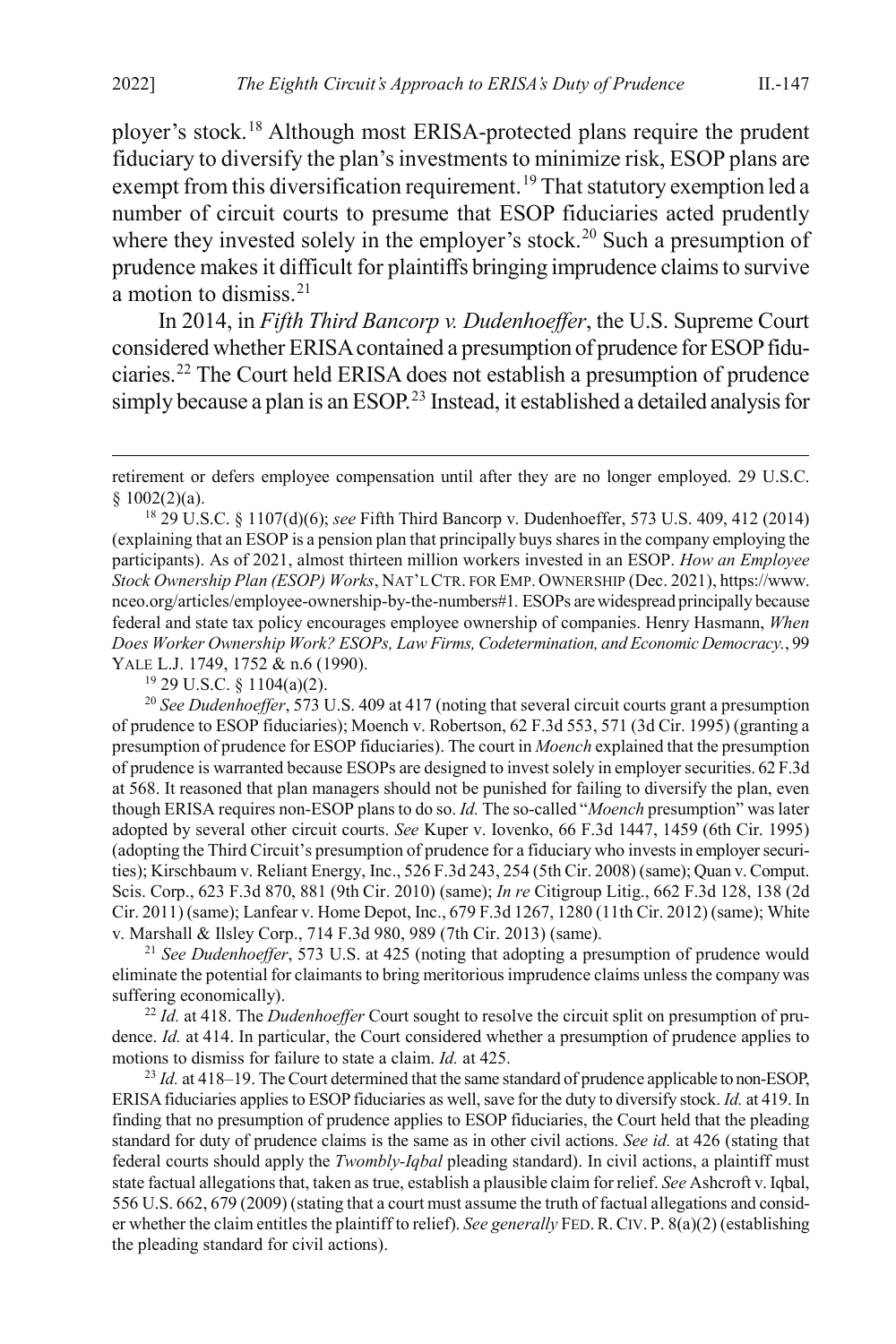<span id="page-5-0"></span>reviewing a motion to dismiss an imprudence claim.[24](#page-5-1) Under *Dudenhoeffer*, an imprudence claim predicated on a plan manager's failure to act on inside information can only survive a motion to dismiss if it includes plausible alternative actions that a prudent fiduciary in that situation would consider less harmful to the fund.[25](#page-5-2) The Court determined that the reviewing court must ask whether a prudent fiduciary in that position "could not have concluded" that the alternative action "would do more harm than good to the fund.["26](#page-5-3)

<sup>25</sup> *Id.* at 428. The Court explained that such actions must comply with securities laws. *Id.*

<span id="page-5-3"></span><span id="page-5-2"></span><sup>26</sup> *Id.* at 430. In 2016, in *Amgen Inc. v. Harris*, the Court reiterated the *Dudenhoeffer* standard. 577 U.S. 308, 310(2016) (per curiam) The plaintiff in *Dudenhoeffer* proposed several actions that the defendant could have chosen rather than continuing to buy the employer's stock, including divesting the stocks currently held, opting not to make further purchases, or disclosing the information to the public to allow for a stock correction. 573 U.S. at 428. The Court noted that a fiduciary in a position to either disclose negative information or freeze stock purchases would have to consider whether those actions would lead to a decrease in stock prices that would negatively affect the plan. *Id.* at 430. The Court further explained that a fiduciary would have to balance legal concerns regarding the divestiture of stock and the disclosure of inside information, as well as the financial impact that such actions could have on the plan and its participants. *See id.* at 428–30 (discussing how courts should approach motions to dismiss imprudence claims). In particular, the Court raised concerns over potential securities law violations related to insider trading and corporate disclosure. *See id.* at 428 (noting that selling the company's stock because of non-public information would constitute a breach of securities laws); *see also Amgen*, 308 U.S. at 310 (noting that ESOP plan managers are in a difficult position when faced with an allegation of failing to act on non-public information). Prior to *Dudenhoeffer*, several circuit courts recognized that plaintiffs often proposed alternative actions that conflicted with securities laws. *See, e.g.*, Rinehart v. Akers, 722 F.3d 137, 147 (2d Cir. 2013 ), *cert. granted and judgment vacated*, 573 U.S. 956 (2014) (noting that divesting stock based on inside information is considered insider trading); White v. Marshall & Isley Corp., 714 F.3d 980, 992 (7th Cir. 2013) (same); Lanfear v. Home Depot, Inc., 679 F.3d 1267, 1282 (11th Cir. 2012) (same). *See generally* United States v. O'Hagan, 521 U.S. 642, 651–52 (1997) (defining insider trading as trading in securities of one's employer predicated on material inside information). The plaintiff in *Dudenhoeffer* brought both a breach of prudence and a breach of loyalty claim. 573 U.S. at 413. The Court did not adjust the pleading standard for duty of loyalty claims. *Id.* As such, a court considering a motion to dismiss a breach of the duty of loyalty claim must apply the general pleading standard of plausibility applicable in nearly all civil actions. *See* Allen v. Wells Fargo & Co*.*, 967 F.3d 767, 775 (8th Cir. 2020) (stating that the plausibility standard governs duty of loyalty claims); *supra* not[e 23](#page-4-6) (explaining the *Twombly* and *Iqbal* civil pleading standard).

<span id="page-5-1"></span> <sup>24</sup> *Dudenhoeffer*, 573 U.S*.* at 428–30. The plaintiff in Dudenhoeffer argued that the defendant fiduciary had breached their duty of prudence for two reasons. *Id.* at 413. First, publicly available information on the risk of subprime mortgages indicated that the bank's stock was at risk of losing value because subprime lending was a large part of its business. *Id.* Second, the fiduciary failed to act on inside information they possessed suggesting that the stock was overvalued. *Id.* The plaintiff argued that the fiduciary was imprudent for continuing to purchase the bank's stock while knowing it was overpriced. *See id.* (stating that it was imprudent for the plan managers to purchase stock for more than they knew it was worth).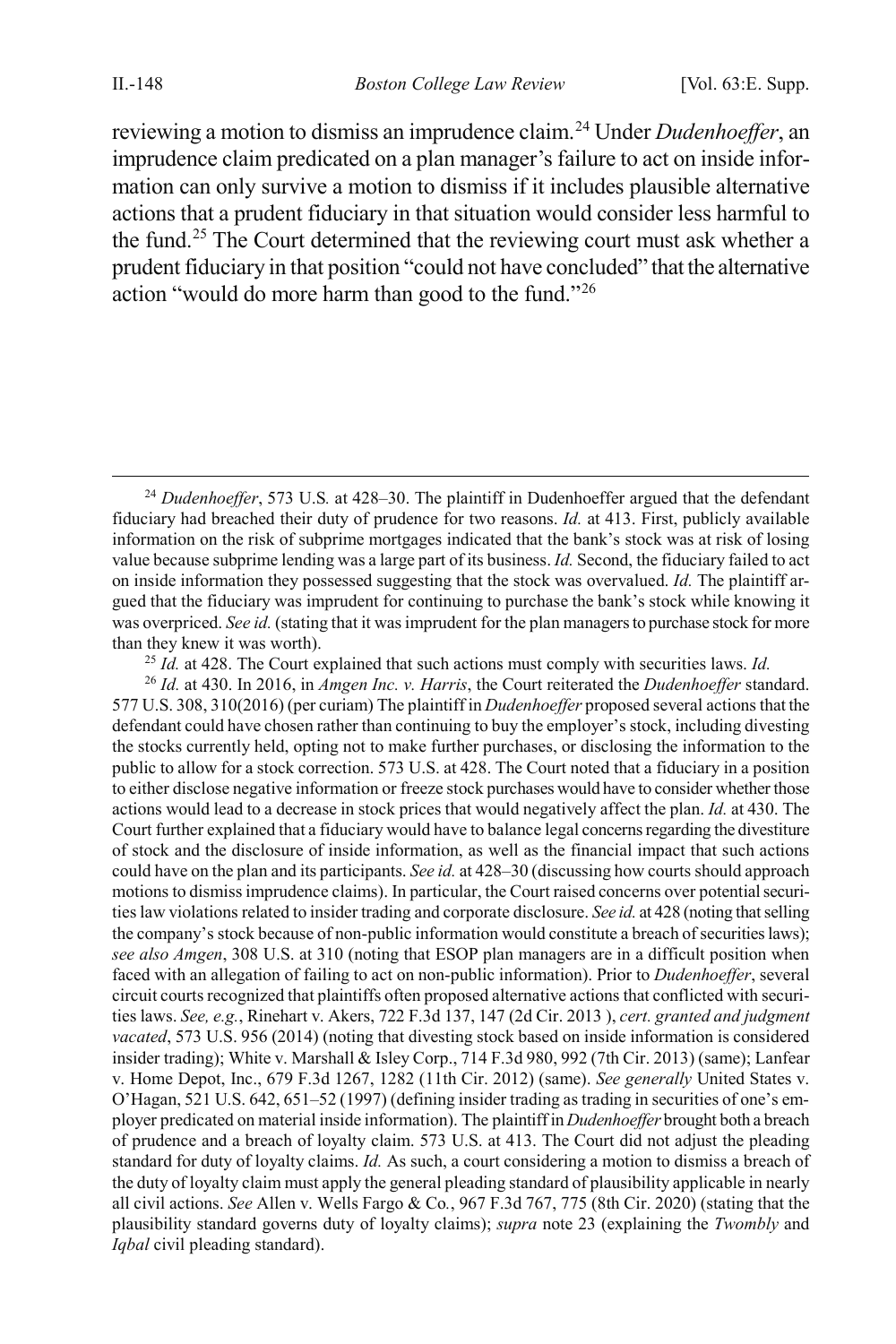#### <span id="page-6-1"></span><span id="page-6-0"></span>*A. Factual History of* Allen v. Wells Fargo & Co*.*

Wells Fargo offers employees a 401(k) program that invests part of their salaries in certain investment funds for retirement.<sup>27</sup> The program invests in a number of funds, including the Wells Fargo ESOP Fund.<sup>[28](#page-6-3)</sup> Beginning in 2004, Wells Fargo engaged in an aggressive sales policy wherein upper management pressured branch workers to engage in unethical and illegal practices to fraudulently open bank accounts without customer permission.<sup>29</sup> As a result of these practices, Wells Fargo employees illegally opened more than 3.5 million accounts, prompting a federal government investigation.[30](#page-6-5) The ESOP plan managers continued to invest in Wells Fargo stock throughout the federal investigation[.31](#page-6-6) Federal authorities publicly revealed Wells Fargo's fraudulent sales practices in September 2016 when they fined the bank \$185 million.<sup>[32](#page-6-7)</sup> The disclosure resulted in a seismic drop in Wells Fargo's stock price, severely reducing the retirement savings of Wells Fargo ESOP participants.<sup>33</sup>

<span id="page-6-3"></span><sup>28</sup> *Allen*, 967 F.3d at 770. Like most ESOPs, the Wells Fargo ESOP invested largely in its own stock. *Id.* In addition to its ESOP fund, Wells Fargo invested in a fund referred to as the "Wells Fargo Non-ESOP Fund" that also primarily held Wells Fargo stock. *Id*. Wells Fargo's matching contributions to its employees 401(k)s are invested in these Wells Fargo funds by default. *Id.* As a result, a high percentage of Wells Fargo employees' 401(k) assets are Wells Fargo stock. *Id.*; Brief for Defendants-Appellees, *supra* not[e 27,](#page-6-0) at 5. During the period at issue in *Allen*, shares of Wells Fargo stock accounted for 34% of the 401(k) program's assets. Brief for Defendants-Appellees, *supra* not[e 27,](#page-6-0) at 5.

<span id="page-6-4"></span><sup>29</sup> *Allen*, 967 F.3d at 770–71. Wells Fargo management pressured workers to engage in fraudulent practices by implementing sales targets and quotas that, if not reached in a given day, were added to the next day's targets. Brian Tayan, *The Wells Fargo Cross Selling Scandal*, STAN. CLOSER LOOK SERIES,Jan. 28, 2019, at 2, http://resources.gabankers.com/PD%20Dept.%20Links/2019%20Schools %20Mobile%20Website/Third%20Year%20Materials/308-3%20of%203%20-Ethics-Pagnattaro%20- Wells%20Fargo%20Cross-Selling%20Scandal%20Stanford%20Closer%20Look%20Series.pdf. The implementation of sales targets and quotas stemmed from Wells Fargo's "Gr-eight" initiative, wherein the company pushed employees to get a customer to purchase eight financial products. Matt Egan, *Wells Fargo Dumps Toxic 'Cross-Selling' Metric*, CNN (Jan. 13, 2017), https://money.cnn.com/2017/ 01/13/investing/wells-fargo-cross-selling-fake-accounts/index.html. Wells Fargo leadership praised this "cross-selling" program, the goal of which was to make it more difficult for customers to switch banks. *Id*.; Brief of Plaintiffs-Appellants at 6, *Allen* F.3d 767 (No. 18-2781).

<sup>30</sup> *Allen*, 967 F.3d at 771. Plaintiffs alleged that the federal investigation began in 2013. *Id*.

<sup>31</sup> Brief of Plaintiffs-Appellants, *supra* not[e 29,](#page-6-1) at 11.

<sup>32</sup> *Allen*, 967 F.3d at 771.

<span id="page-6-8"></span><span id="page-6-7"></span><span id="page-6-6"></span><span id="page-6-5"></span><sup>33</sup> *Id.* The account opening scandal damaged Wells Fargo's reputation as well as its stock value. *See* Todd Haugh, *The Power Few of Corporate Compliance*, 53 U. GA. L. REV. 129, 132–33 (2018) (describing the scandal's impact to Wells Fargo's reputation). As of 2020, the bank's market value sunk by over \$200 billion as a result of the scandal and subsequent federal penalties. Hannah Levitt, *Wells Fargo Has Lost \$220 Billion in Market Value Under Fed Cap*, BLOOMBERG (May 15, 2020), https://www.bloomberg.com/news/articles/2020-05-15/wells-fargo-has-lost-220-billion-in-market-

<span id="page-6-2"></span> <sup>27</sup> *Allen*, 967 F.3d at 770; Brief for Defendants-Appellees at 4, *Allen*, 967 F.3d 767 (No.18-2781). Wells Fargo is the fourth largest bank in the United States. Jack Kelly, *Wells Fargo Forced to Pay \$3 Billion for the Bank's Fake Account Scandal*, FORBES (Feb. 24, 2020), https://www.forbes.com/sites/ jackkelly/2020/02/24/wells-fargo-forced-to-pay-3-billion-for-the-banks-fake-account-scandal/?sh= 1519f28c42d2. As part of its 401(k) program, Wells Fargo contributes a matching percentage of an employee's contributions up to a designated level. *Allen,* 967 F.3d at 770.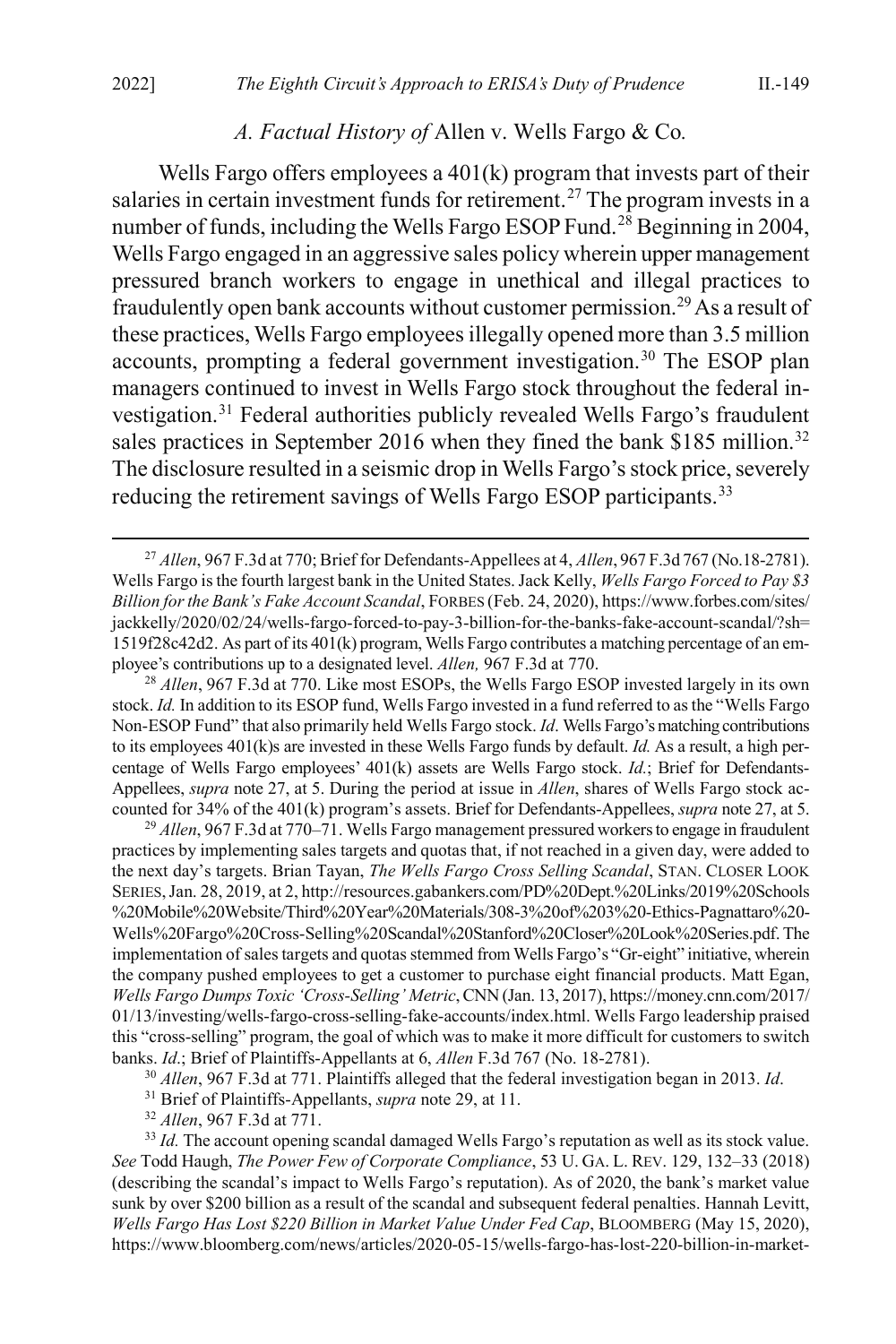Current and former employee participants in the ESOP subsequently brought suit against Wells Fargo as the plan manager.<sup>[34](#page-7-1)</sup> In particular, the employees alleged that Wells Fargo violated its duty of prudence when it failed to act on inside information about the account opening scandal.<sup>[35](#page-7-2)</sup> The employees argued that the ESOP fiduciaries could have better protected the program's participants by either freezing Wells Fargo stock purchases, hedging their investments with the purchase of other securities, or publicly disclosing the scandal prior to September 2016.<sup>[36](#page-7-3)</sup>

The district court granted Wells Fargo's motion to dismiss, holding that the employee plaintiffs failed to meet the *Dudenhoeffer* pleading standard.<sup>[37](#page-7-4)</sup> On appeal, the employees limited their alternative action arguments to earlier disclosure or freezing Wells Fargo stock purchases.<sup>[38](#page-7-5)</sup> The Eighth Circuit affirmed the lower court's opinion that the employees had failed to state a valid imprudence claim.<sup>[39](#page-7-6)</sup>

<span id="page-7-1"></span><sup>34</sup> *In re* Wells Fargo ERISA 401(k) Litig., 331 F. Supp. 3d 868, 871 (D. Minn. 2018), *aff'd sub nom., Allen*, 967 F.3d 767.

<span id="page-7-2"></span><sup>35</sup> *Id*. In particular, the employees alleged that the plan managers knew about the illegal sales practices up to eleven years before the scandal went public and knew about the federal investigations into those practices as early as three years prior. *Allen*, 967 F.3d at 771. The plaintiffs argued that the failure to act on the information inflated Wells Fargo's stock price and subsequently hurt plan participants when its value plummeted. *Id.*

<span id="page-7-3"></span><sup>36</sup> *Id.* A security is a financial device that represents some underlying monetary value. Will Kenton, *Security*, INVESTOPEDIA (Mar. 20, 2021), https://www.investopedia.com/terms/s/security.asp. A stock is one example of a security. *Id.*

<span id="page-7-4"></span><sup>37</sup> *In re Wells Fargo Litig*., 331 F. Supp. 3d at 879. The district court initially dismissed the employees' duty of prudence claim with prejudice and their duty of loyalty claim without prejudice with the opportunity to amend that claim. *In re* Wells Fargo ERISA 401(k) Litig., No. 16-CV-3405, 2017 WL 4220439, at \*7 (Sept. 21, 2017). The employees filed an amended complaint and Wells Fargo again moved to dismiss. *In re Wells Fargo*, 331 F. Supp. 3d at 871. This time, the district court dismissed the claim with prejudice. *Id.* at 879.

<span id="page-7-5"></span><sup>38</sup> *Allen*, 967 F.3d at 773. The Eighth Circuit only analyzed the alternative action of public disclosure because it reasoned that the fiduciary could not have frozen stock purchases without disclosing the scandal. *Id.* The employees argued that releasing information about the federal investigation when the plan managers became aware of it was the appropriate prudent action because it was inevitable that the fraud would become public once the government's investigation became public. *Id.*; Brief of Plaintiffs-Appellants, *supra* note [29,](#page-6-1) at 8. As such, the employees argued that a prudent fiduciary would conclude that the earlier the fraud was revealed, the lesser effect it would have on the stock price. *Allen*, 967 F.3d at 773. The employees also argued that the fiduciaries violated their duty of loyalty because they (1) failed to release material information to the public about the sales account scandal and (2) were conflicted between their corporate position at Wells Fargo and their position as ESOP plan managers. Brief of Plaintiffs-Appellants, *supra* not[e 29,](#page-6-1) at 22.

<span id="page-7-6"></span><sup>39</sup> *Allen*, 967 F.3d at 775. The Court of Appeals also upheld the dismissal of the plaintiffs' duty of loyalty claim. *Id.* at 777. The court reasoned that the plaintiffs' argument in support of a breach of the

<span id="page-7-0"></span>value-under-fed-cap#:~:text=%2D%2D%20or%20at%20least%20its,to%20add%20customers%20 and%20loans. In February 2020, Wells Fargo agreed to a \$3 billion dollar settlement with the U.S. Department of Justice and Securities and Exchange Commission relating to the scandal. Renae Merle, *Wells Fargo Reaches \$3 Billion Settlement with DOJ, SEC Over Fake-Accounts Scandal*, WASH. POST (Feb. 21, 2020), https://www.washingtonpost.com/business/2020/02/21/wells-fargo-fake-accountssettlement/.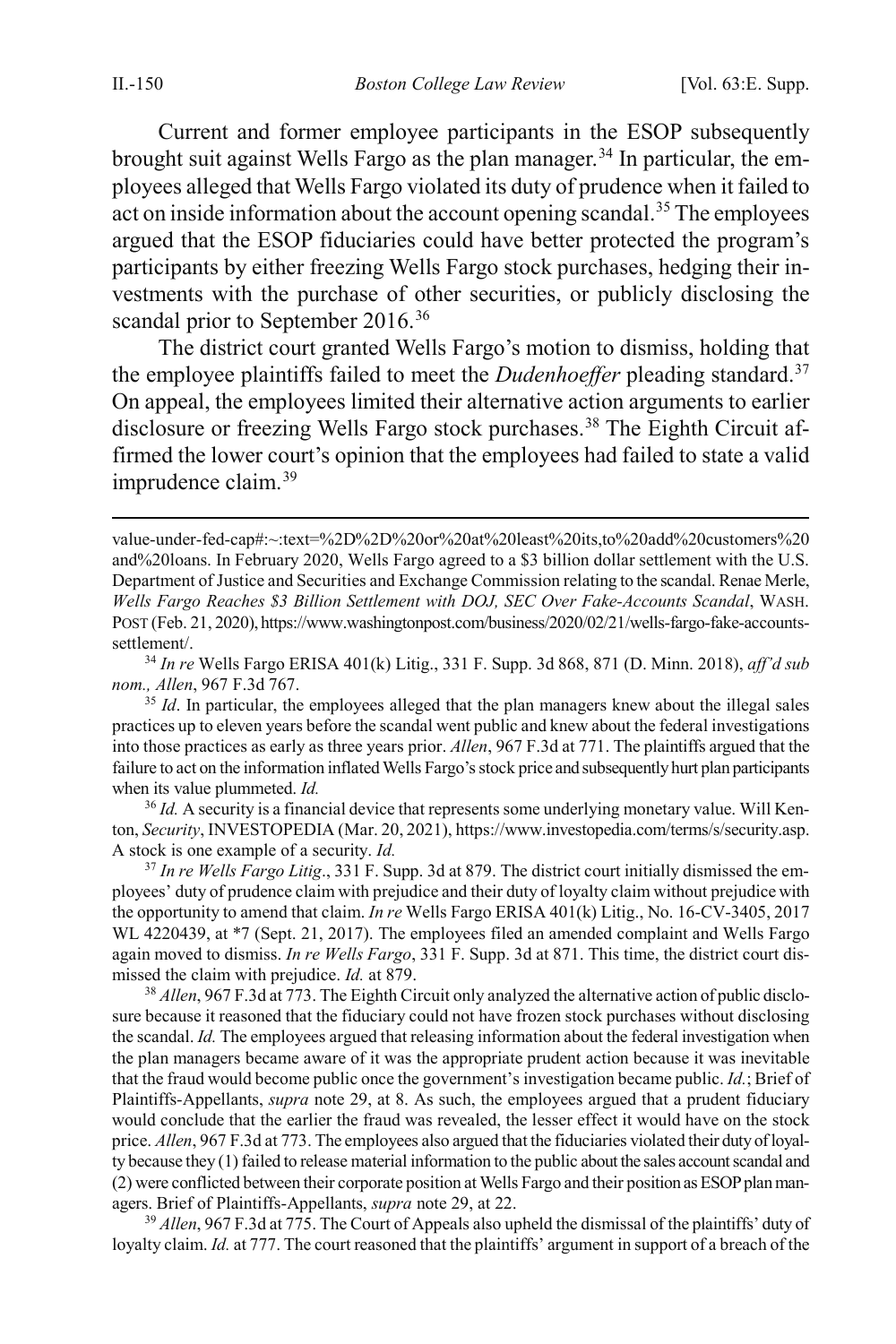#### II. THE CIRCUIT SPLIT ON DUTY OF PRUDENCE CLAIMS

The U.S. Court of Appeals for the Second, Fifth, Seventh, Eighth, and Ninth Circuits have all interpreted *Fifth Third Bancorp v. Dudenhoeffer*in cases where plan managers failed to act on material, non-public information and con-tinued to invest ESOP funds in employer securities.<sup>[40](#page-8-2)</sup> Section A of this Part discusses the majority approach of the federal circuit courts[.41](#page-8-3) Section B summariz-es the Second Circuit's minority approach.<sup>[42](#page-8-4)</sup> Section C explains the Eighth Circuit's holding in *Allen v. Wells Fargo & Co.*, which endorsed the majority view.<sup>43</sup>

#### <span id="page-8-1"></span><span id="page-8-0"></span>*A. The Circuit Courts' Majority Approach*

The majority of federal circuit courts to consider a motion to dismiss a duty of prudence claim predicated on actions related to inside information have held that the plaintiffs failed to meet the pleading standard.<sup>[44](#page-8-6)</sup> In 2016, in *Whitley v. BP, P.L.C.*, the Fifth Circuit examined whether proposed alternative actions based on negative inside information, including freezing company stock trades or publicly disclosing the information, satisfied the *Dudenhoeffer*stand-ard.<sup>[45](#page-8-7)</sup> The employees alleged that BP's stock was overpriced because of non-

<span id="page-8-2"></span><sup>40</sup> *See* Jander v. Ret. Plans Comm. of IBM, 910 F.3d 620, 631 (2d Cir. 2018), *vacated and remanded*, 140 S. Ct. 592, 595 (2020) (per curiam), *reinstated*, 962 F.3d 85, 86 (2d Cir. 2020) (holding that the plaintiffs had a sufficient claim to survive a motion to dismiss by alleging alternative actions related to non-public information); Whitley v. BP, P.L.C., 838 F.3d 523, 529 (5th Cir. 2016) (stating that the plaintiffs' claim was insufficient when they proposed alternative actions of stock freezes and public disclosure as a result of inside information); Martone v. Robb, 902 F.3d 519, 529 (5th Cir. 2018) (finding that alleged alternative action of earlier public disclosure of fraud was not sufficient under the pleading standard); Saumer v. Cliffs Nat. Res., Inc., 853 F.3d 855, 864 (6th Cir. 2017) (holding that the plaintiffs alternative actions related to non-public information were insufficient to meet the pleading standard); *Allen*, 967 F.3d at 775 (same), Laffen v. Hewlett-Packard Co., 721 F. App'x 642, 644) (9th Cir. 2018) (same).

<sup>43</sup> *See infra* notes *[68](#page-12-1)*[–73](#page-12-0) and accompanying text.

<span id="page-8-6"></span><span id="page-8-5"></span><span id="page-8-4"></span><span id="page-8-3"></span><sup>44</sup> *See Whitley*, 838 F.3d at 529 (ruling that the plaintiffs failed to satisfy the *Dudenhoeffer* pleading standard); *Martone*, 902 F.3d at 526–27 (holding that the early disclosure of negative non-public information is not a valid alternative action under *Dudenhoeffer*); *Saumer*; 853 F.3d at 864 (rejecting plaintiff's inside information claim); *Laffen*, 721 F. App'x at 644 (concluding that the plaintiffs did not meet their burden to survive a motion to dismiss).

<span id="page-8-7"></span><sup>45</sup> 838 F.3d at 526. The plaintiffs in *Whitley* were employees of BP, a petroleum company that maintained an ESOP. *Id.* at 525. The employees sued following the *Deepwater Horizon* oil spill in the Gulf of Mexico in 2010. *Id.* A federal investigation into the spill determined that BP was at fault because it cut corners on safety measures. John M. Broder, *BP Shortcuts Led to Gulf Oil Spill, Report Says*, N.Y. TIMES (Sept. 14, 2011), https://www.nytimes.com/2011/09/15/science/earth/15spill.html. The incident caused BP's stock price to drop to its lowest point in over a decade. Giovanny Moreano, *A Year Later: BP Down \$49 Billion in Market Cap*, CNBC (Apr. 20, 2011), https://www.cnbc.com/id/ 42677477.

duty of loyalty was simply a reframing of their breach of the duty of prudence argument. *Id.* The court stated that this reframing sought to circumvent the more difficult *Dudenhoeffer* pleading standard and refused to accept it. *Id.*

<sup>41</sup> *See infra* note[s 44–](#page-8-1)[55](#page-10-0) and accompanying text.

<sup>42</sup> *See infra* note[s 56–](#page-10-1)[67](#page-11-0) and accompanying text.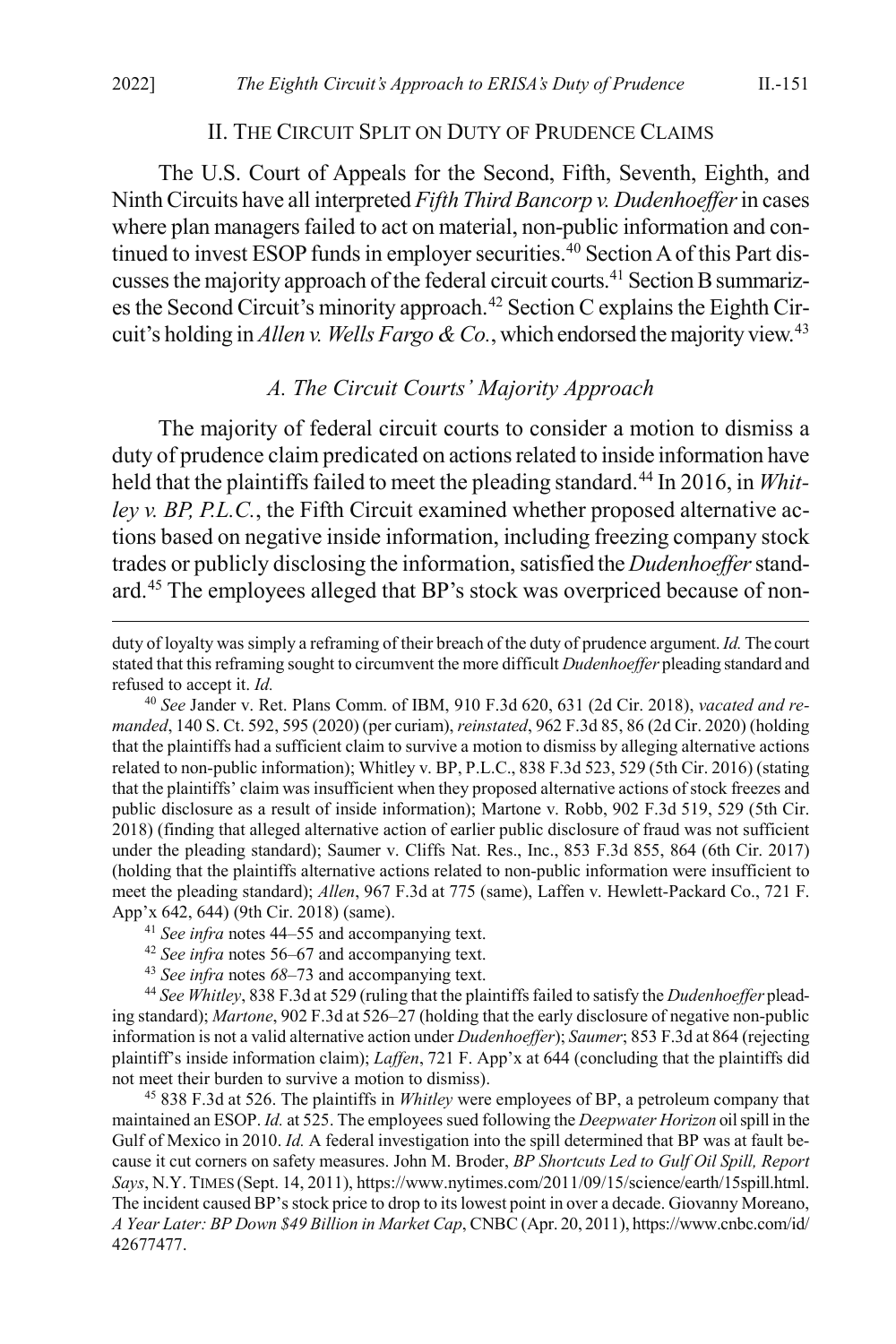public information related to safety protocol violations.<sup>46</sup> The plaintiffs argued that a prudent fiduciary of BP's ESOP would have either disclosed the safety violations to the public or frozen company stock trades.<sup>[47](#page-9-1)</sup>

The Fifth Circuit rejected this argument.<sup>[48](#page-9-2)</sup> It held that the plaintiffs failed to show that a plan manager in that position "could not have concluded" that disclosing the safety violations "would do more harm than good.["49](#page-9-3) Rather, the court reasoned that a plan manager in that position could have viewed such actions as doing more damage to the fund by depressing the value of the stock and thereby harming the plan participants currently invested in the fund.<sup>[50](#page-9-4)</sup> In 2017 and in 2018 the U.S. Courts of Appeals for the Sixth and Ninth Circuits reached the same conclusion.<sup>[51](#page-9-5)</sup>

In 2018, in *Martone v. Robb*, the Fifth Circuit considered a case in which the plaintiffs proposed identical alternative actions to those presented in *Whitley*. [52](#page-9-6) The plaintiff in *Martone*, however, argued that the plan managers should have known that early disclosure of fraud was a valid alternative action be-cause of basic economic data.<sup>[53](#page-10-2)</sup> The plaintiff alleged that failing to preemptive-

<span id="page-9-3"></span><span id="page-9-2"></span><sup>49</sup> *Id.* (quoting Amgen v. Harris, 577 U.S. 308, 311 (2016) (per curiam) (citation omitted)). The court also noted that the plaintiffs provided no facts to support their conclusions that the alternative actions were viable. *Id.*

<span id="page-9-5"></span><span id="page-9-4"></span><sup>51</sup> *See* Saumer v. Cliffs Nat. Res., Inc., 853 F.3d 855, 865 (6th Cir. 2017) (rejecting plaintiffs alternative actions argument based on non-public information); Laffen v. Hewlett-Packard Co., 721 F. App'x 642, 644 (9th Cir. 2018) (holding that the plaintiff did not state a claim for a breach of the duty of prudence based on failure to disclose non-public information). In *Saumer*, for example, the Sixth Circuit concluded that disclosing negative information would have depreciated the value of the company's stock and harmed the fund's current investments. 853 F.3d at 864. It further reasoned that choosing to stop buying the company's stock or shutting down the fund, as the plaintiffs proposed, would have indicated to the market that something was wrong with the company, potentially causing greater harm to its stock price. *Id.*

<span id="page-9-6"></span><sup>52</sup> *See* Martone v. Robb, 902 F.3d 519, 525 (5th Cir. 2018) (providing plaintiffs' argument that freezing stock purchases and public disclosure were valid alternative actions); *Whitley*, 838 F.3d at 526 (same). In *Martone*, the plaintiff alleged that the employer defendant, WholeFoods, a grocery store chain, overcharged customers on food products. 902 F.3d at 521. Plaintiff alleged that numerous city governments in California and New York investigated this overcharging behavior. *Id.* at 522. New York investigators found that eighty different types of food products did not have proper weights listed and that 89% of packages were noncompliant with federal standards. Chris Isidore, *Whole Foods Accused of Massive Overcharging*, CNN BUS. (June 25, 2015), https://money.cnn.com/2015/ 06/25/news/companies/whole-foods-overcharging/index.html. Whole Foods ultimately paid 800,000 dollars in fines to cities in California after an investigation into these violations. *Id.* The plaintiffs in *Martone* argued that disclosing the overcharging allegations and investigations earlier would have minimized the company's reputational hit and ultimately resulted in a faster stock price recovery. 902 F.3d at 526.

<sup>53</sup> *Martone*, 902 F.3d at 526.

<span id="page-9-0"></span> <sup>46</sup> *Whitley*, 838 F.3d at 529. The plaintiffs argued that these safety violations increased BP's susceptibility to potential accidents and therefore artificially inflated the company's stock price. *Id.*

<sup>47</sup> *Id.* at 526.

<span id="page-9-1"></span><sup>&</sup>lt;sup>48</sup> *Id.* at 529. The court stated that plaintiffs have a difficult burden to meet for breach of the duty of prudence claims. *Id.*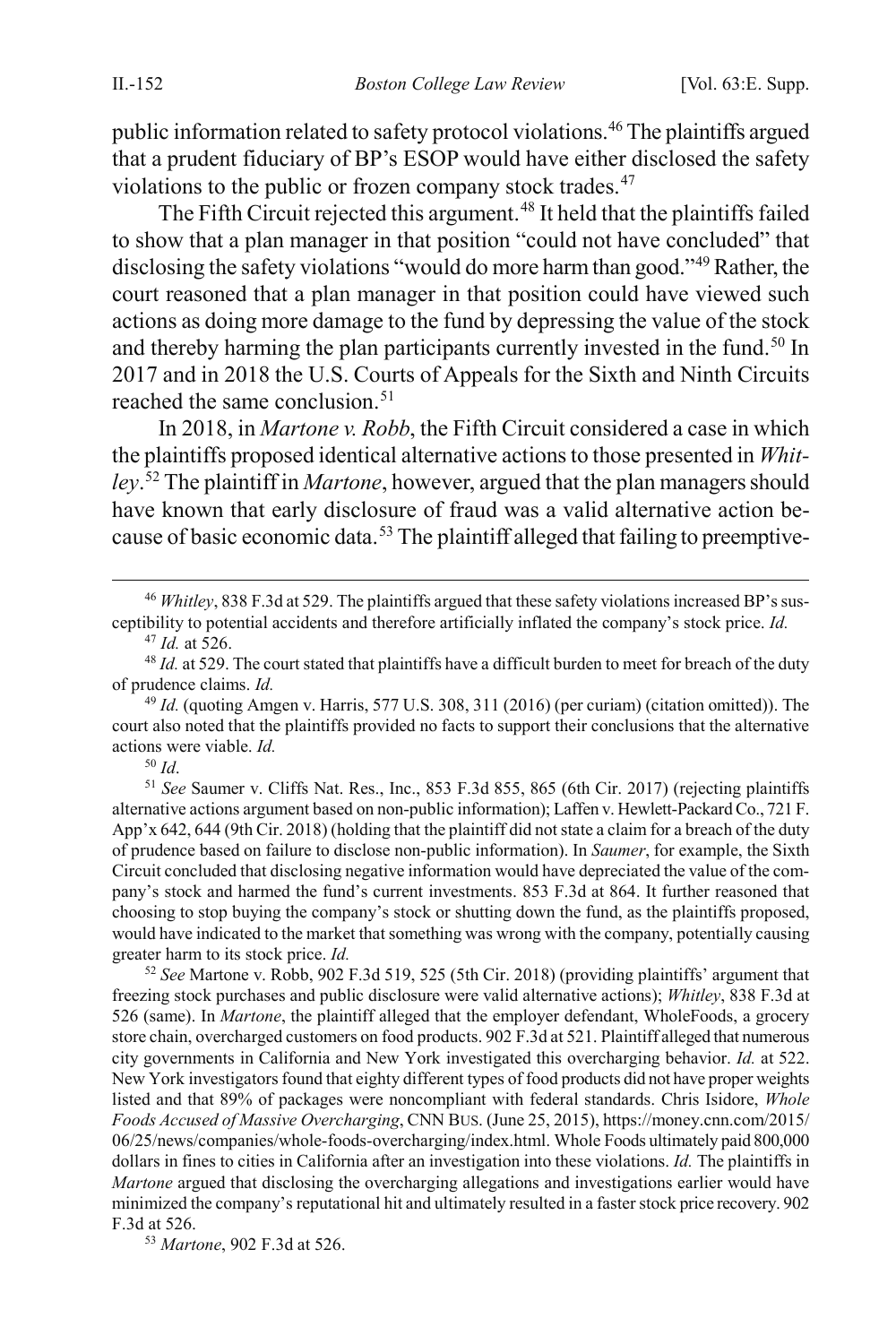ly disclose fraud to the public would cause a longer decrease in the company's stock price because of the company's reputational damage.<sup>[54](#page-10-3)</sup> The Fifth Circuit rejected this economic argument and again held that early disclosure of negative information is an insufficient alternative action under *Dudenhoeffer*. [55](#page-10-4)

#### <span id="page-10-1"></span><span id="page-10-0"></span>*B. The Second Circuit's Alternative Approach*

In 2018, in *Jander v. Retirement Plans Committee of IBM*, the Second Circuit became the only federal circuit to hold that plaintiffs meet their pleading burden under *Dudenhoeffer* by offering early disclosure of negative infor-mation as an alternative action.<sup>[56](#page-10-5)</sup> The defendant, IBM, sustained undisclosed substantial losses in its microelectronics business and sought buyers to take over that business while continuing to make IBM stock purchases through its ESOP.<sup>[57](#page-10-6)</sup> A buyer eventually bought the microelectronics business for \$1.5 billion at which point the public was alerted to the overvaluation.<sup>58</sup> The sale of the microelectronics business and subsequent disclosures caused IBM's stock price to fall and its ESOP fund to drop in value.<sup>[59](#page-10-8)</sup> IBM employees subsequent-ly sued the ESOP managers.<sup>[60](#page-10-9)</sup>

<span id="page-10-2"></span><sup>&</sup>lt;sup>54</sup> *Id.* The company responded that a plan manager in that position could have found early disclosure more harmful because it would lower the stock price before the company completed an internal investigation. *Id.* at 526–27.

<span id="page-10-4"></span><span id="page-10-3"></span><sup>&</sup>lt;sup>55</sup> *Id.* at 527. According to the court, if the economic principles cited by the plaintiffs were so obvious to plan managers, they would have been applicable in *Whitley*. *Id.* As such, the court held that the economic arguments were insufficient to overcome *Whitley*. *Id.* In 2021, in *Wilson v. Craver*, the Ninth Circuit agreed with the Fifth Circuit that arguments predicated on overarching economic principles are insufficient to meet the pleading standard for duty of prudence claims. 994 F.3d 1085, 1093 (9th Cir. 2021).

<span id="page-10-5"></span><sup>56</sup> 910 F.3d 620, 631 (2d Cir. 2018), *vacated and remanded*, 140 S. Ct. 592 (2020), *reinstated*, 962 F.3d 85 (2d Cir. 2020); *see* Fifth Third Bancorp v. Dudenhoeffer, 573 U.S. 409, 430 (2014) (establishing the pleading standard for ERISA imprudence claims). The Second Circuit is the only federal appellate court to reach that conclusion. *See* Allen v. Wells Fargo & Co., 967 F.3d 767, 774 (8th Cir. 2020) (stating that *Jander* is the only time that a circuit court has held that a plaintiff met their pleading burden by providing early disclosure as an alternative action)*.*

<sup>57</sup> *Jander*, 910 F.3d at 623. The plaintiffs alleged that IBM kept from the public annual losses of \$700 million from its microelectronics business through skilled accounting practices. *Id.* The plaintiffs alleged that, despite such losses, the company continued to falsely value the microelectronics business at roughly \$2 billion. *Id.*

<span id="page-10-6"></span><sup>58</sup> *Id.* The court in *Jander* also noted that IBM paid a \$4.7 billion penalty for falsifying the value of its microelectronics business. *Id.*

<span id="page-10-7"></span><sup>59</sup> *See id.* (stating that IBM's stock price dropped \$12 per share following the sale, during which time the ESOP managers continued to purchase IBM stock).

<span id="page-10-9"></span><span id="page-10-8"></span><sup>60</sup> *Id.* The plaintiffs argued that IBM's ESOP plan managers acted imprudently by continuing to buy IBM stock despite knowledge of the microelectronic business's financial troubles. *Id.* They further argued that the plan managers acted imprudently by failing to disclose the financial issues related to the microelectronics business. *Id.* The microelectronics business was sold to GlobalFoundries. *Id.* As part of the transaction, GlobalFoundries agreed to supply certain computer parts to IBM for ten years. Patricia Hurtado & Jackie Davalos, *GlobalFoundries Says IBM Demanding \$2.5 Billion as IPO Nears*, BLOOMBERG (June 7, 2021) https://www.bloomberg.com/news/articles/2021-06-07/global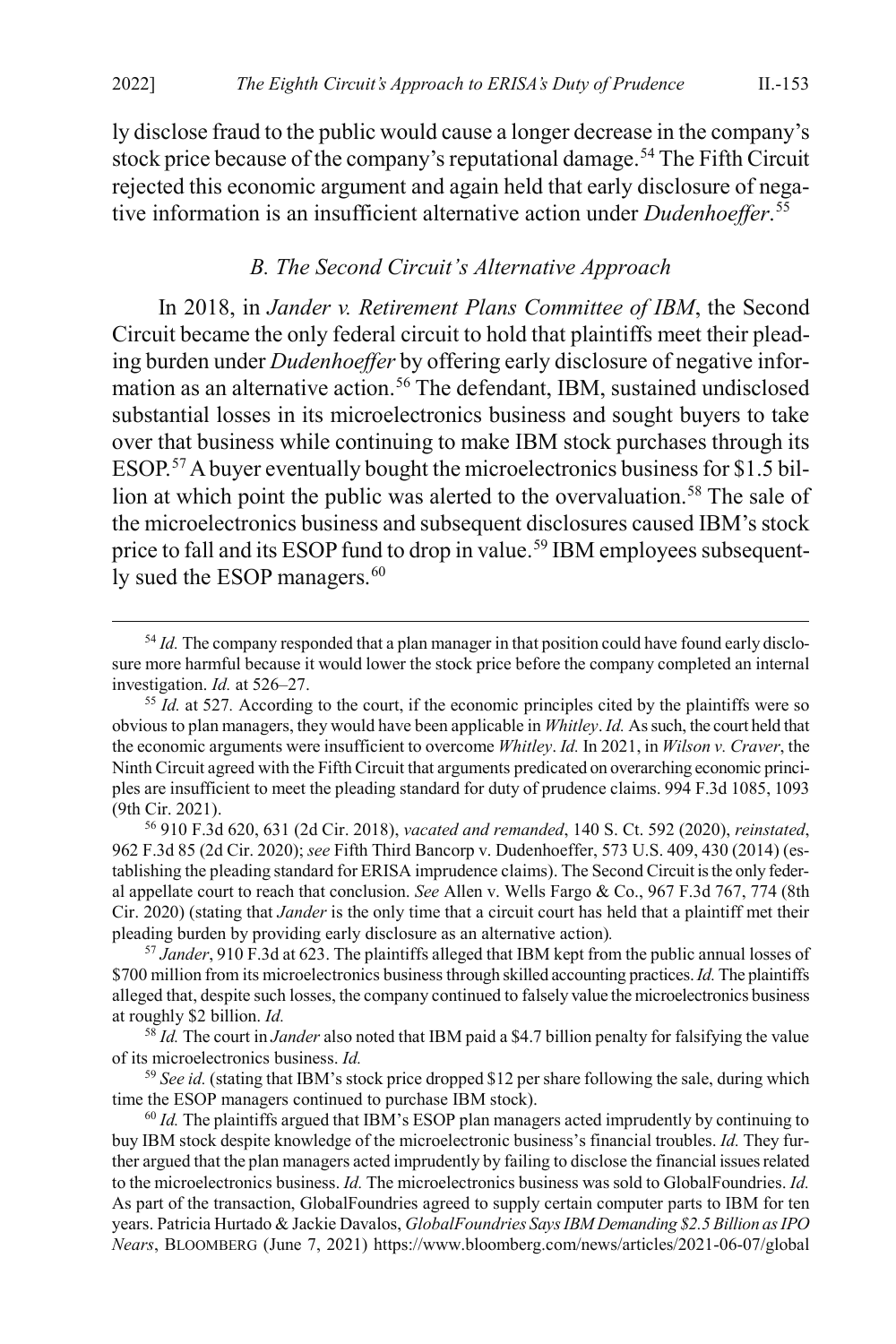The only alternative action put forward on appeal in *Jander* was early disclosure of the improper valuation of the microelectronics business.<sup>[61](#page-11-1)</sup> The plaintiffs argued that disclosure in this instance was a valid alternative action because disclosure of the negative information was inevitable.<sup>[62](#page-11-2)</sup> Moreover, the plaintiffs used economic data to argue that disclosing the fraud sooner rather than later was the more economically prudent action. $63$ 

Unlike the majority of circuits, the Second Circuit held that the plaintiffs had met the *Dudenhoeffer* standard.<sup>[64](#page-11-4)</sup> The court found the inevitability of disclosure especially significant[.65](#page-11-5)Although the court noted that in most instances a fiduciary would have to weigh the pros and cons of disclosure versus nondisclosure, the court reasoned that those considerations were no longer neces-sary when the information would be inevitably disclosed.<sup>[66](#page-11-6)</sup> As a result, the court reasoned that because IBM stock was inevitably going to drop, a prudent fiduciary would choose to disclose the negative information preemptively to limit the drop in value.<sup>[67](#page-11-7)</sup>

<span id="page-11-3"></span><sup>63</sup> *Id.* at 629. Plaintiffs further argued that economic patterns demonstrate that failing to disclose ongoing corporate fraud leads to outsized drops in stock prices because of damage to the company's reputation. *Id.* The economic theory arguments for preemptive disclosure in *Jander* reflected those presented by the plaintiffs in *Martone. See* Martone v. Robb, 902 F.3d 519, 526 (5th Cir. 2018) (explaining that the plaintiff's economic argument is predicated on economic principles related to the damage to a company's image from failing to disclose negative information earlier).

<span id="page-11-4"></span><sup>64</sup> *Jander*, 910 F.3d at 631; *see* Fifth Third Bancorp v. Dudenhoeffer, 573 U.S. 409, 430 (2014) (establishing the "could not have concluded" pleading standard). The court noted that the standard for pleading is plausibility, "not likelihood or certainty." *Jander*, 910 F.3d at 631.

<sup>65</sup> *Jander*, 910 F.3d at 630.

<sup>66</sup> *Id.*

<span id="page-11-7"></span><span id="page-11-6"></span><span id="page-11-5"></span> $67$  *Id.* This rationale was further supported by the Second Circuit's acceptance at the pleading stage of the plaintiff's economic arguments. *See id.* (stating that the economic studies by themselves were not enough to meet the standard but could be considered alongside other arguments). The court reasoned that a savvy businessperson could see the reputational harm resulting from withholding information related to fraud. *Id.* at 629. As such, the court determined that arguments related to the relationship between disclosure and harm cannot be labeled as "theoretical." *Id.* The Second Circuit's acceptance of economic arguments contrasts directly with the Fifth Circuit's rejection of those arguments in *Martone*. *Compare Martone*, 902 F.3d at 526–27 (finding the plaintiff's economic pattern argument too general to offer support for the alternative action of early disclosure), *with Jander*, 910 F.3d at 629 (stating that at the motion to dismiss stage, economic arguments should be considered as potentially plausible). The Second Circuit explicitly rejected the defendant's argument that disclosure would harm the current investors in the plan because the disclosure was inevitable. *Jander*, 910 F.3d at 631.

<span id="page-11-0"></span>foundries-says-ibm-demanding-2-5-billion-over-2014-deal. IBM later threatened to sue GlobalFoundries for allegedly breaking that agreement, prompting GlobalFoundries to seek a declaratory judgement confirming its compliance with the terms of the agreement. *Id.*

<sup>61</sup> *Jander*, 910 F.3d at 628.

<span id="page-11-2"></span><span id="page-11-1"></span><sup>&</sup>lt;sup>62</sup> *Id.* at 630. The plaintiffs argued that disclosure was inevitable because IBM knew the true valuation of its microelectronics business prior to selling it to GlobalFoundries. *Id*. The plaintiffs reasoned that because IBM knew the business was for sale, its overvaluation of the microelectronics division would become public knowledge upon completion of any sale at a discounted price. *Id.*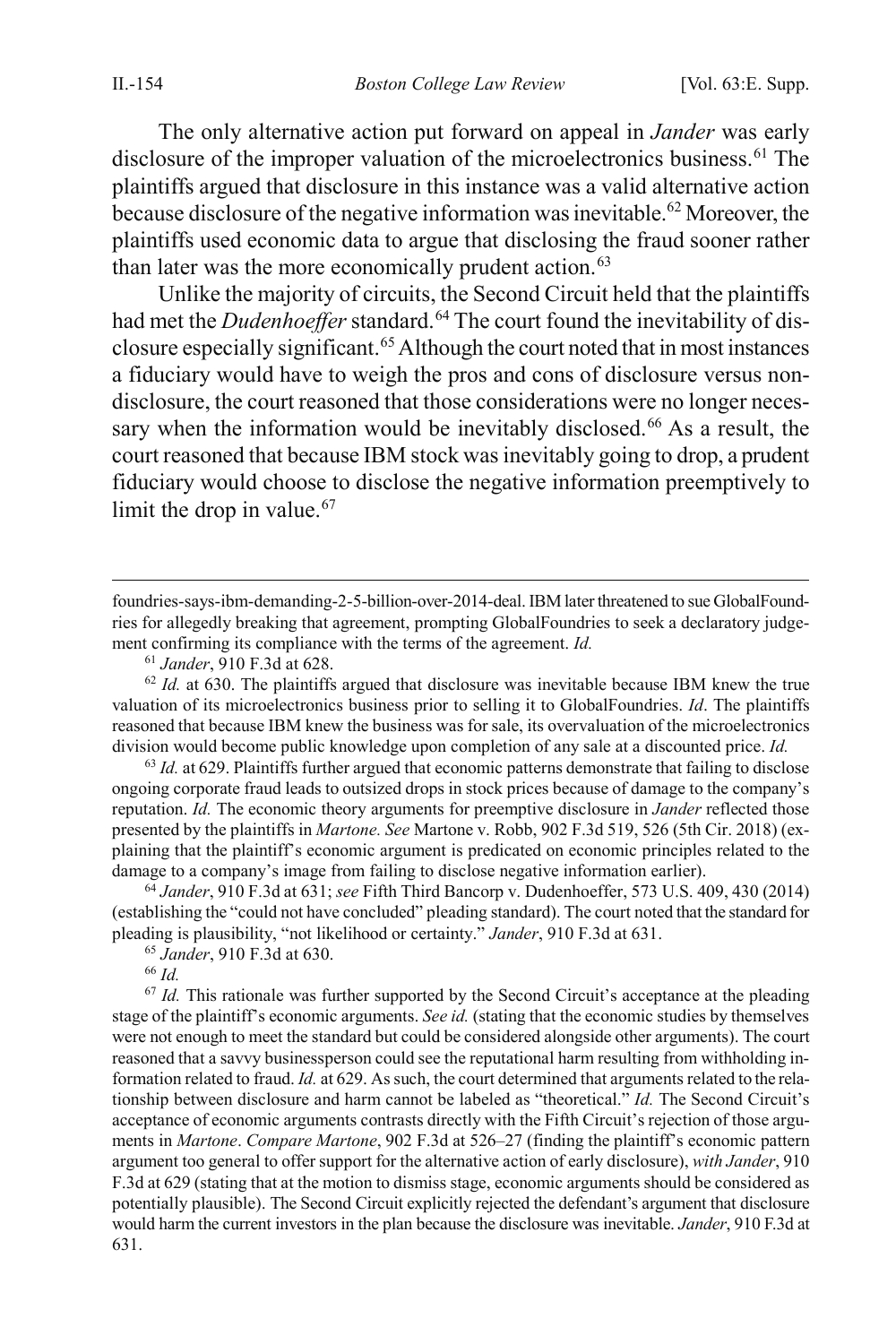#### <span id="page-12-1"></span>*C. The Eighth Circuit Joins the Majority*

In 2020, in *Allen v. Wells Fargo & Co.*, the U.S. Court of Appeals for the Eighth Circuit joined the majority of federal circuits in holding that early disclosure of negative information is an insufficient alternative action under the *Dudenhoeffer* standard.<sup>[68](#page-12-2)</sup> The plaintiffs argued that their case was distinguishable from other cases because the disclosure of the negative information in their case was inevitable.<sup>[69](#page-12-3)</sup> Furthermore, the plaintiffs argued that the plan managers acted imprudently because economic principles demonstrate that the reputational harm for failing to preemptively disclose fraudulent activity leads to a larger decrease in stock price.<sup>[70](#page-12-4)</sup>

Unlike the Second Circuit in *Jander*, the Eighth Circuit rejected the plaintiffs' inevitability and economic impact arguments, holding that a prudent fiduciary in Wells Fargo's position could have found that early disclosure would do more harm than good to the plan.<sup>[71](#page-12-5)</sup> The court agreed with the Fifth Circuit's reasoning in *Martone* that the allegations regarding the economic impact of non-disclosure were too broad to meet the *Dudenhoeffer* pleading standard.[72](#page-12-6) Although the Eighth Circuit acknowledged that earlier disclosure could have possibly reduced losses to the fund, it concluded that the alternative action was not so obviously beneficial to definitively say that a prudent fiduciary "could not conclude" that it was more likely to damage the fund than help it.<sup>73</sup>

<span id="page-12-4"></span><sup>70</sup> *Allen*, 967 F.3d at 773. The plaintiffs' economic argument was that concealing negative information that would inevitably be released to the public does more damage to share price the longer it is concealed because of the negative impact to the company's reputation. *Id.* This argument is very similar to the argument that the plaintiffs in *Martone* and *Jander* made. *See Martone*, 902 F.3d at 526 (noting that the plaintiffs argued that the more time that passes with fraud, the greater the harm to investor); *Jander*, 910 F.3d at 629 (stating that the plaintiffs argue that the harm to a company's image grows as more time passes with the fraud).

<sup>71</sup> *Allen*, 967 F.3d at 774–75.

<span id="page-12-5"></span><sup>72</sup> *Id.* at 774. The court explained that even if it included plaintiffs' economic arguments as the Second Circuit had in *Jander*, it still would have dismissed the plaintiffs' claim. *Id.*

<span id="page-12-7"></span><span id="page-12-6"></span><sup>73</sup> *Allen*, 967 F.3d at 775 (quoting Graham v. Fearon, 721 F. App'x 429, 437 (6th Cir. 2018)). The court also noted that even if the plan managers knew disclosure of the illegal sales practices was inevitable, they could have viewed preemptive disclosure during the government investigation as more detrimental to the fund than awaiting its later disclosure by investigators. *Id.* at 774–75. The court went on to explain that a plan manager in the defendant's position could have determined that disclo-

<span id="page-12-0"></span> <sup>68</sup> 967 F.3d 767, 773–74 (8th Cir. 2020);*see Dudenhoeffer*, 573 U.S. at 430 (stating the pleading standard for imprudence claims).

<span id="page-12-3"></span><span id="page-12-2"></span><sup>69</sup> *Allen*, 967 F.3d at 773. The plaintiffs argued that disclosure of the cross-selling scandal was inevitable because the federal government was investigating. *Id.* at 771. Plaintiffs alleged that because the plan managers were aware of the illegal sales practices, they knew that the market price for Wells Fargo stock was too high. *Id.* Therefore, plaintiffs argued that the plan managers knew that the inevitable disclosure would eventually cause the stock price to sink to a greater extent than if they disclosed earlier. *Id.* at 773. The inevitability of disclosure argument mirrors the plaintiffs' argument in *Jander*. *Compare id.* (stating that the plaintiffs argue that Wells Fargo should have known that disclosure of the fraud was inevitable), *with Jander*, 910 F.3d at 630 (noting that the plaintiffs argued that disclosure of the undervaluation of the company was inevitable).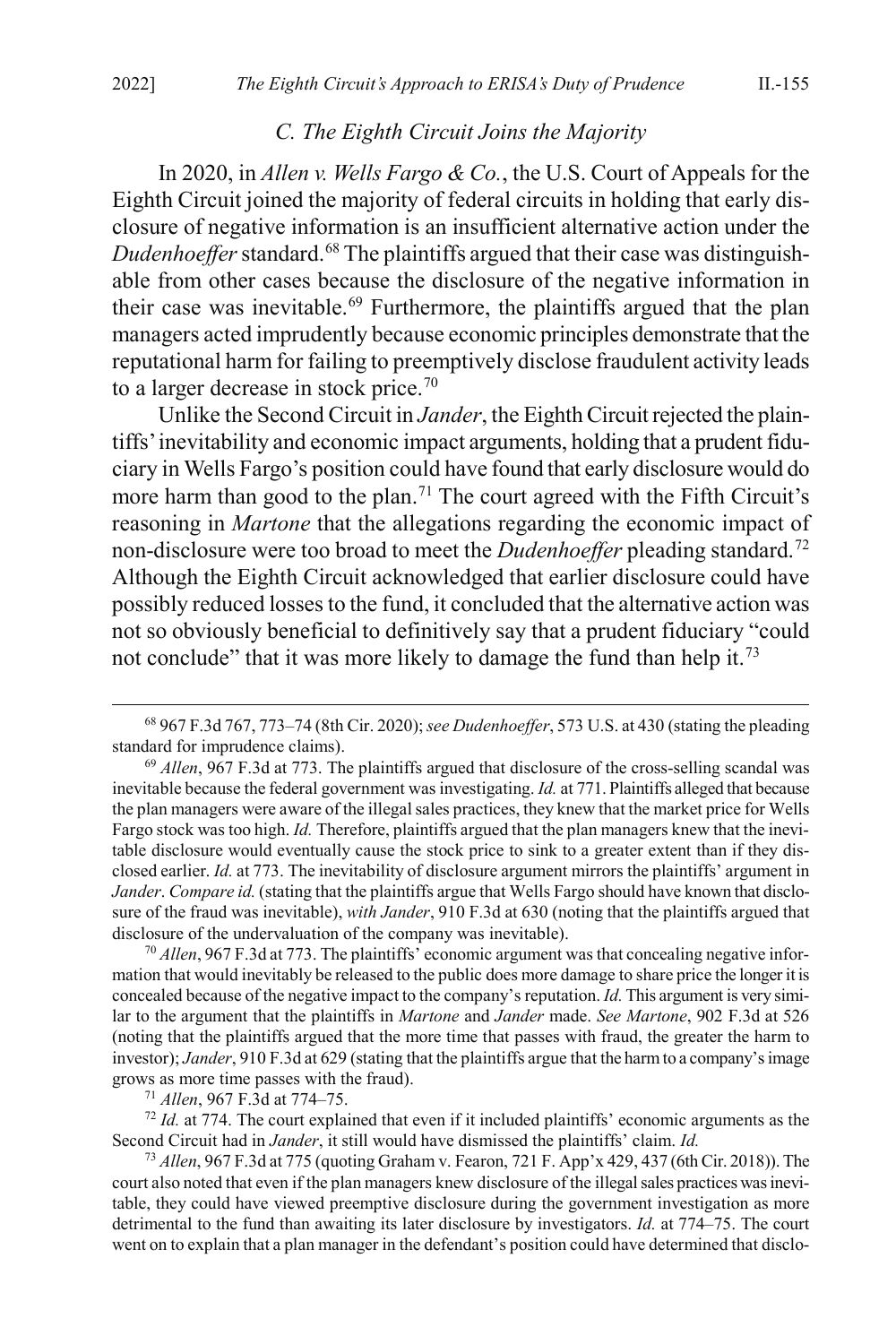#### III. THE UNIQUE NATURE OF ESOPS AND DIFFICULT POSITION OF PLAN MANAGERS JUSTIFIES THE EIGHT CIRCUIT'S HOLDING

<span id="page-13-0"></span>Although the Supreme Court in 2014, in *Fifth Third Bancorp v. Dudenhoeffer,* believed it was making it easier for ESOP litigants to survive motions to dismiss, the Court's "could not have concluded" pleading standard did little to alter the pre-*Dudenhoeffer* status quo.[74](#page-13-2) The Supreme Court in *Dudenhoeffer* correctly noted that an ESOP fiduciary often finds themselves "between a rock and a hard place" in determining the correct course of action as it relates to purchasing stock in the company and avoiding litigation.<sup>[75](#page-13-3)</sup> As such, a high pleading standard better protects plan managers in light of the unique nature of ESOPs and is therefore preferable to a more lax pleading standard.<sup>[76](#page-13-4)</sup>

<span id="page-13-1"></span>ERISA recognizes that ESOPs differ from other ERISA plans in that ESOPs have an overarching goal of employee ownership.<sup>[77](#page-13-5)</sup> The statute explicitly empowers ESOP plan managers to invest solely in the employer's stock, an act that would otherwise be considered imprudent for any other ERISA plan fiduciary.[78](#page-13-6) This lack of diversification leads ESOPs to be riskier than other

<span id="page-13-3"></span><sup>75</sup> *Dudenhoeffer*, 573 U.S. at 424. The Court explained that an ESOP fiduciary could be sued for both choosing to buy stock in the company and choosing not to. *Id.* First, the fiduciary could be sued by claiming imprudence for continuing to buy stock in the company when the stock falls as a breach of the fiduciary duty. *Id.* Second, the fiduciary could be sued by refraining from purchasing stock in the company when the stock increases in value for violating the provisions of the plan document. 29 U.S.C. § 1104(a)(1)(D); *Dudenhoeffer*, 573 U.S. at 424. This uncomfortable position led the employer in *Dudenhoeffer*to argue for maintaining the presumption of prudence when the ESOP fiduciary continued to make purchases in company stock. 573 U.S. at 424. This presumption, the company argued, would protect plan managers from one side of the litigation dichotomy. *Id*.

<span id="page-13-4"></span><sup>76</sup> *See Dudenhoeffer*, 573 U.S. at 420 (noting the differences between ESOPs and other ERISA retirement programs).

<span id="page-13-5"></span><sup>77</sup> *Id.* The Supreme Court noted that ESOPs differ from other retirement investment funds in their goals. *Id*. Typical retirement benefits plans aim to increase the earnings of their beneficiaries while reducing the risk associated with investing. *Id.* ERISA dictates that the fiduciary ensures the reduction of risk by diversifying those investments. 29 U.S.C. § 1104(a)(1)(C). ESOPs, however, have an additional goal of employee ownership. *Dudenhoeffer*, 573 U.S. at 420. To meet this goal, Congress exempted ESOP fiduciaries from the diversification requirement. *See* 29 U.S.C. § 1104(a)(2) (exempting "eligible individual account plan[s]" from the diversification requirement for prudent fiduciaries); § 1107 (d)(3)(A) (defining an "eligible individual account plan" to include ESOPs).

<span id="page-13-6"></span><sup>78</sup> *See* 29 U.S.C. § 1104(a)(1)(C) (requiring most ERISA retirement plans to diversify as part of the duty of prudence); *supra* note [77](#page-13-1) (discussing the exemption of ESOPs from the diversification requirement).

sure at an odd time would have scared the market and lead to an even larger drop in Wells Fargo's stock price. *Id.* at 775.

<span id="page-13-2"></span><sup>74</sup> *See* 573 U.S. 409, 425 (2014) (observing that the previously applied presumption of prudence made it "impossible" for plaintiffs to survive motions to dismiss); *Allen*, 967 F.3d at 774 (noting that only the Second Circuit has found that the *Dudenhoeffer*standard has been met). Some district courts have even suggested that *Dudenhoeffer* imposed a greater burden on plaintiffs bringing duty of prudence claims. *See In re.* Lehman, Bros. Sec. & ERISA Litig., 113 F. Supp. 3d 745, 755 (S.D.N.Y. 2015) (stating that *Dudenhoeffer* may have "raised the bar" for the pleading standard).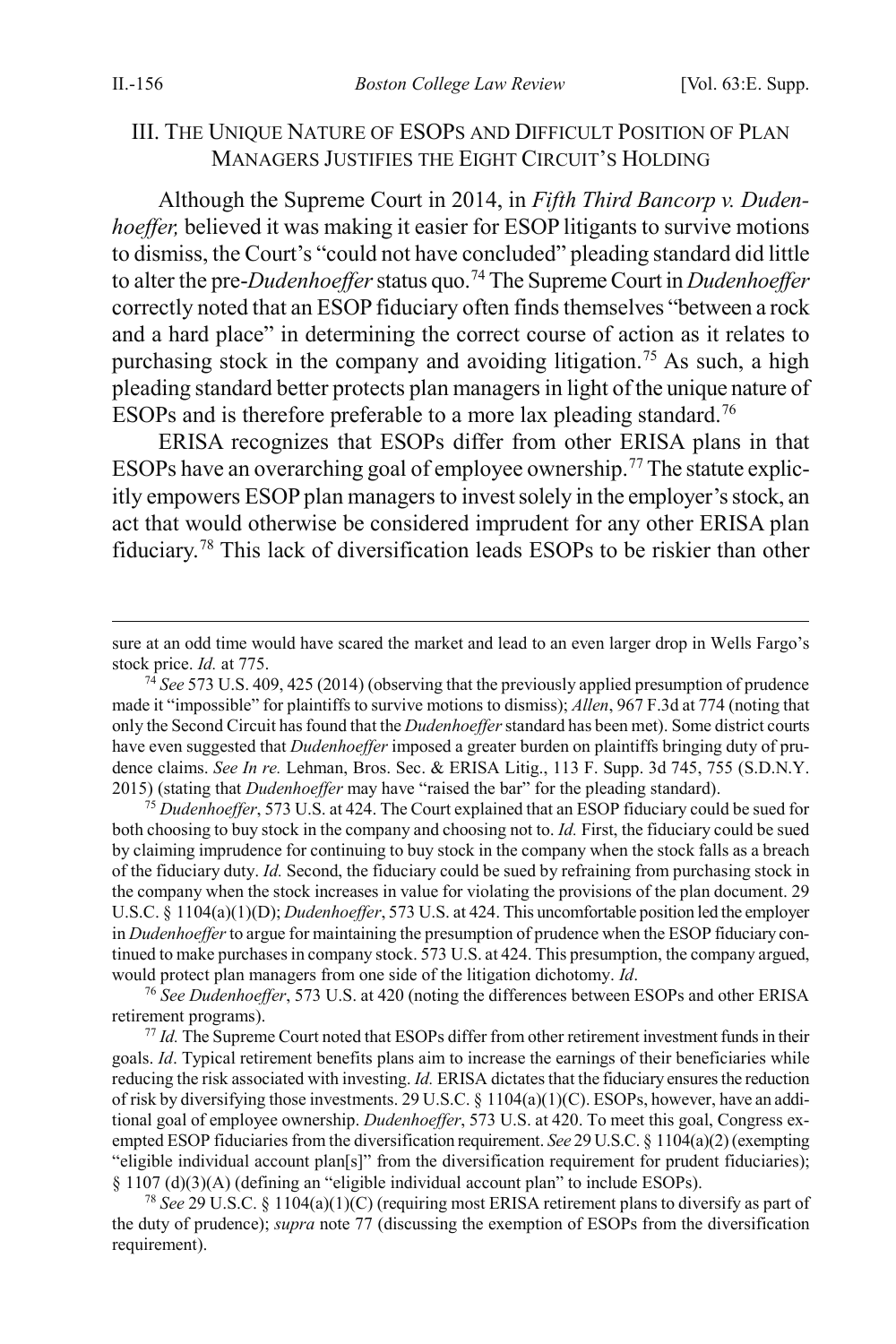retirement plans.[79](#page-14-0) ESOP plan managers, like those in *Allen*, thus face an im-possible decision when presented with negative inside information.<sup>[80](#page-14-1)</sup> On the one hand, they could choose to disclose the non-public information and imme-diately harm the plan participants' investments in the fund.<sup>[81](#page-14-2)</sup> This option, of course, could lead to a lawsuit for taking an arguably imprudent action.<sup>[82](#page-14-3)</sup> On the other hand, the ESOP plan manager could choose to forego disclosure.<sup>[83](#page-14-4)</sup> Here, again, the plan manager risks a lawsuit for imprudence, but that risk is delayed until the information becomes public and the employer's stock sinks, giving employers time to investigate that information.<sup>[84](#page-14-5)</sup> With either action, the employer's stock prices almost assuredly will decrease in value, but the decision to continue to invest in employer securities is consistent with ERISA's ESOP goal of promoting employee ownership.<sup>[85](#page-14-6)</sup>

The majority approach is preferable to the Second Circuit's more lenient interpretation of *Dudenhoeffer* because it protects plan managers forced to make a difficult decision over which action, disclosure or nondisclosure, would

<span id="page-14-0"></span> 79 *See* Sean M. Anderson, *Risky Retirement Business: How ESOPs Harm the Workers They Are Supposed to Help*, 41 LOY. U. CHI. L.J. 1, 4 (2009) (discussing how under-diversified ESOPs are at higher risk of losing value compared to other retirement plans).

<span id="page-14-1"></span><sup>80</sup> *See Allen*, 967 F.3d at 775 (identifying different conclusions a prudent fiduciary could arrive at when evaluating a decision to disclose negative inside information); Whitley v. BP, P.L.C., 838 F.3d 523, 529 (5th Cir. 2016) (noting the potential conclusions that a fiduciary could make regarding disclosure); Saumer v. Cliffs Nat. Res., Inc., 853 F.3d 855, 864 (6th Cir. 2017) (noting the potential outcomes the fiduciary must consider when determining whether to disclose information); Laffen v. Hewlett-Packard Co., 721 F. App'x 642, 644 (9th Cir. 2018) (discussing the uncertain outcomes that a plan manager faces when considering disclosure).

<span id="page-14-2"></span><sup>81</sup> *See Saumer*, 853 F.3d at 864 (noting that a plan manager could conclude that early disclosure would harm plan participants currently invested in the fund); *Allen*, 967 F.3d at 775 (stating that a fiduciary could consider earlier disclosure but determine that such an action could do more harm than good to the fund).

<span id="page-14-3"></span><sup>82</sup> *See* 29 U.S.C. §§ 1104(a)(1)(B), 1109(a) (defining the duty of prudence and providing a cause of action for a breach of the duty of prudence). ERISA defines the duty of prudence to only require a person to act in a way that the prudent person in that situation would act. *Id.* § 1004(a)(1)(B). Theoretically then, a plaintiff could claim that the prudent person with negative inside information would not disclose the information so as not to harm plan participants' investments if not required to do so. *Id.*

<sup>83</sup> *See Allen*, 967 F.3d at 775 (stating that the alternative to disclosure is nondisclosure).

<span id="page-14-5"></span><span id="page-14-4"></span><sup>84</sup> *See* 29 U.S.C. § 1104(a)(1)(B) (establishing the duty of prudence standard). This is exactly what happened in *Allen*. *See* 967 F.3d at 771 (delaying a lawsuit at least three years from when defendants allegedly became aware of the federal investigation).

<span id="page-14-6"></span><sup>85</sup> *See Dudenhoeffer*, 573 U.S. at 420 (stating the goals of ESOPs under ERISA); Brian Beers, *How the News Affects Stock Prices*, INVESTOPEDIA (Jan. 8, 2020), https://www.investopedia.com/ask/ answers/155.asp (discussing how negative information impacts stock value). When negative company information is shared publicly, it often causes shareholders to sell company holdings, driving the price of the stock down. *Id.* Wells Fargo's stock value in 2016 fell to its lowest price in over two years following the disclosure of the cross-selling scandal. Matt Egan, *Wells Fargo Stock Sinks to 2-1/2 Year Low*, CNN BUS. (Sept. 26, 2016), https://money.cnn.com/2016/09/26/investing/wells-fargostock-fake-account-scandal/index.html.